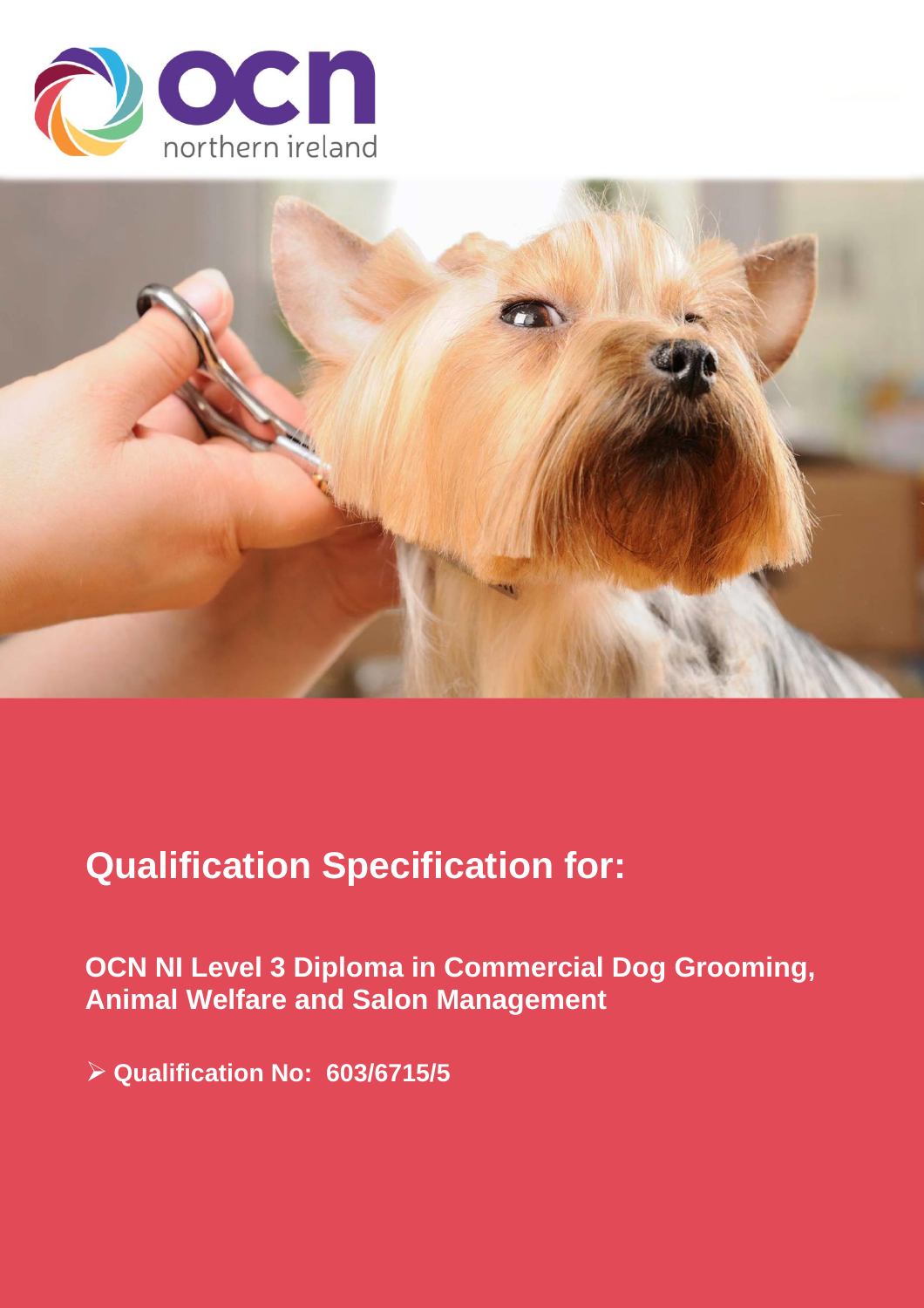

## <span id="page-1-0"></span>**Qualification Regulation Information**

Qualification Title: **OCN NI Level 3 Diploma in Commercial Dog Grooming, Animal Welfare and Salon Management** Qualification Number: 603/6715/5

| Operational start date: | 15 October 2020   |
|-------------------------|-------------------|
| Operational end date:   | 30 September 2025 |
| Certification end date: | 30 September 2028 |

Qualification operational start and end dates indicate the lifecycle of a regulated qualification. The operational end date is the last date by which learners can be registered on a qualification. Learners have up to 3 years after this date to complete the qualification and claim their certificate.

All OCN NI regulated qualifications are published to the Register of Regulated Qualifications ( **<http://register.ofqual.gov.uk/>** ). This site shows the qualifications and awarding organisations regulated by CCEA Regulation and Ofqual.

#### **OCN NI Contact Details**

Open College Network Northern Ireland (OCN NI) Sirius House 10 Heron Road Belfast BT3 9LE

Phone: 028 90463990<br>
Web: www.ocnni.or Web: **[www.ocnni.org.uk](http://www.ocnni.org.uk/)**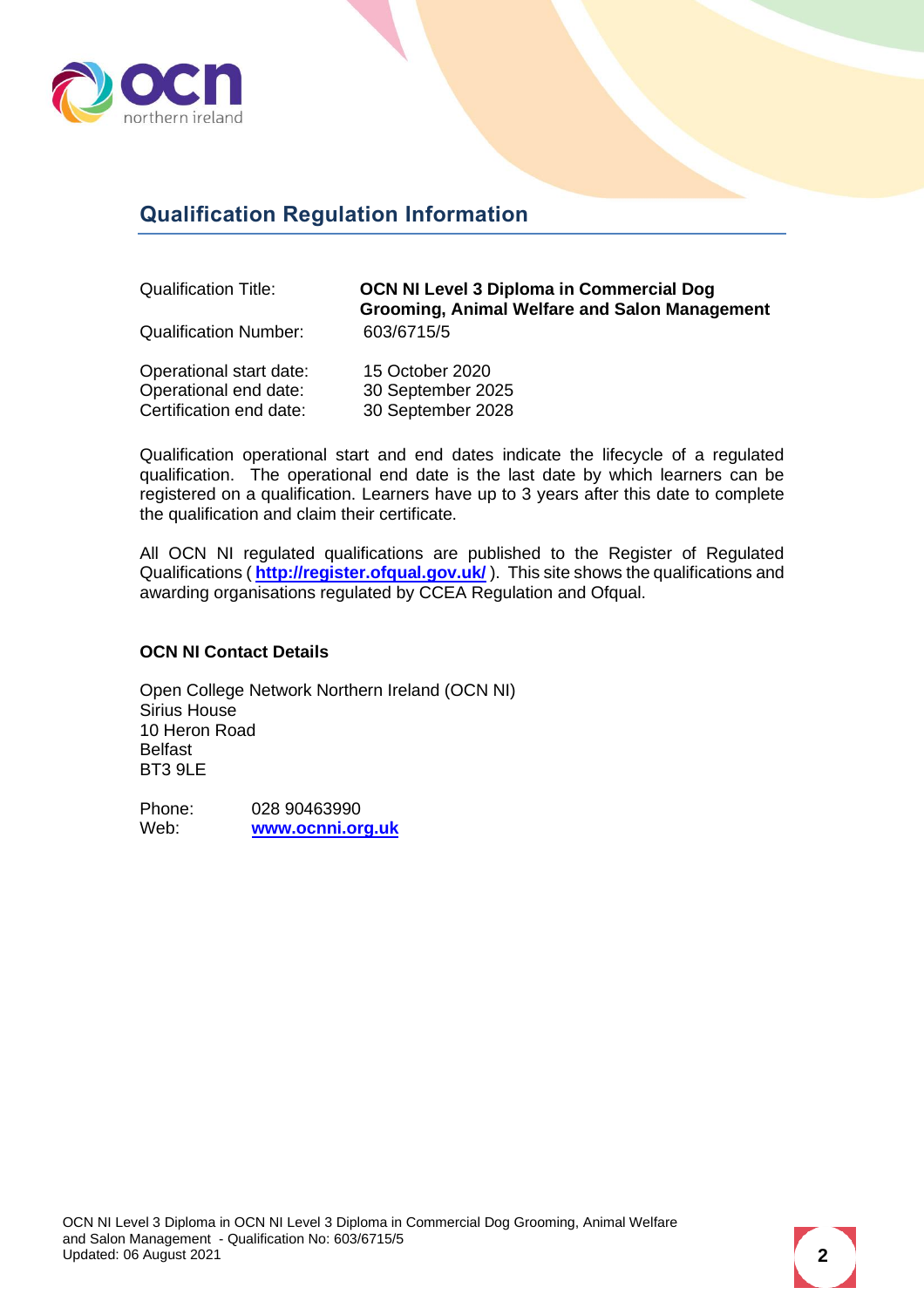

### <span id="page-2-0"></span>**Foreword**

This document explains OCN NI's requirements for the delivery and assessment of the following regulated qualification:

#### → **OCN NI Level 3 Diploma in Commercial Dog Grooming, Animal Welfare and Salon Management**

This specification sets out:

- Qualification features
- Centre requirements for delivering and assessing the qualification
- The structure and content of the qualification
- Assessment requirements for the qualification
- OCN NI's quality assurance arrangements for the qualification
- Administration

OCN NI will notify centres in writing of any major changes to this specification. We will also publish changes on our website at **[www.ocnni.org.uk](http://www.ocnni.org.uk/)**

This specification is provided online, so the version available on our website is the most up to date publication. It is important to note that copies of the specification that have been downloaded and printed may be different from this authoritative online version.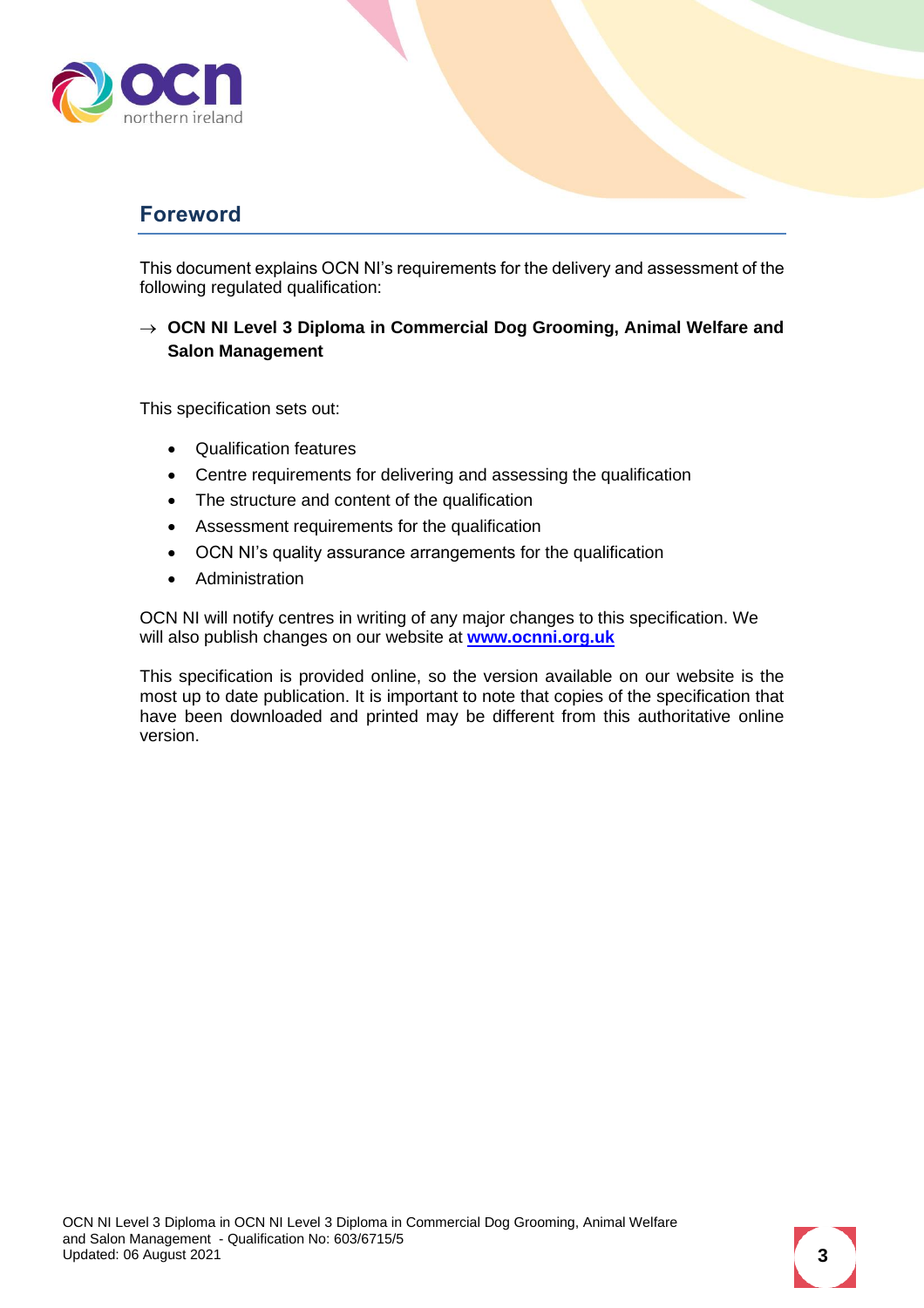

## **Contents**

| Centre Requirements for Delivering the Qualification 8 |  |
|--------------------------------------------------------|--|
|                                                        |  |
|                                                        |  |
|                                                        |  |
|                                                        |  |
|                                                        |  |
|                                                        |  |
|                                                        |  |
| Quality Assurance of Centre Performance 24             |  |
|                                                        |  |
|                                                        |  |
|                                                        |  |
|                                                        |  |
|                                                        |  |
|                                                        |  |
|                                                        |  |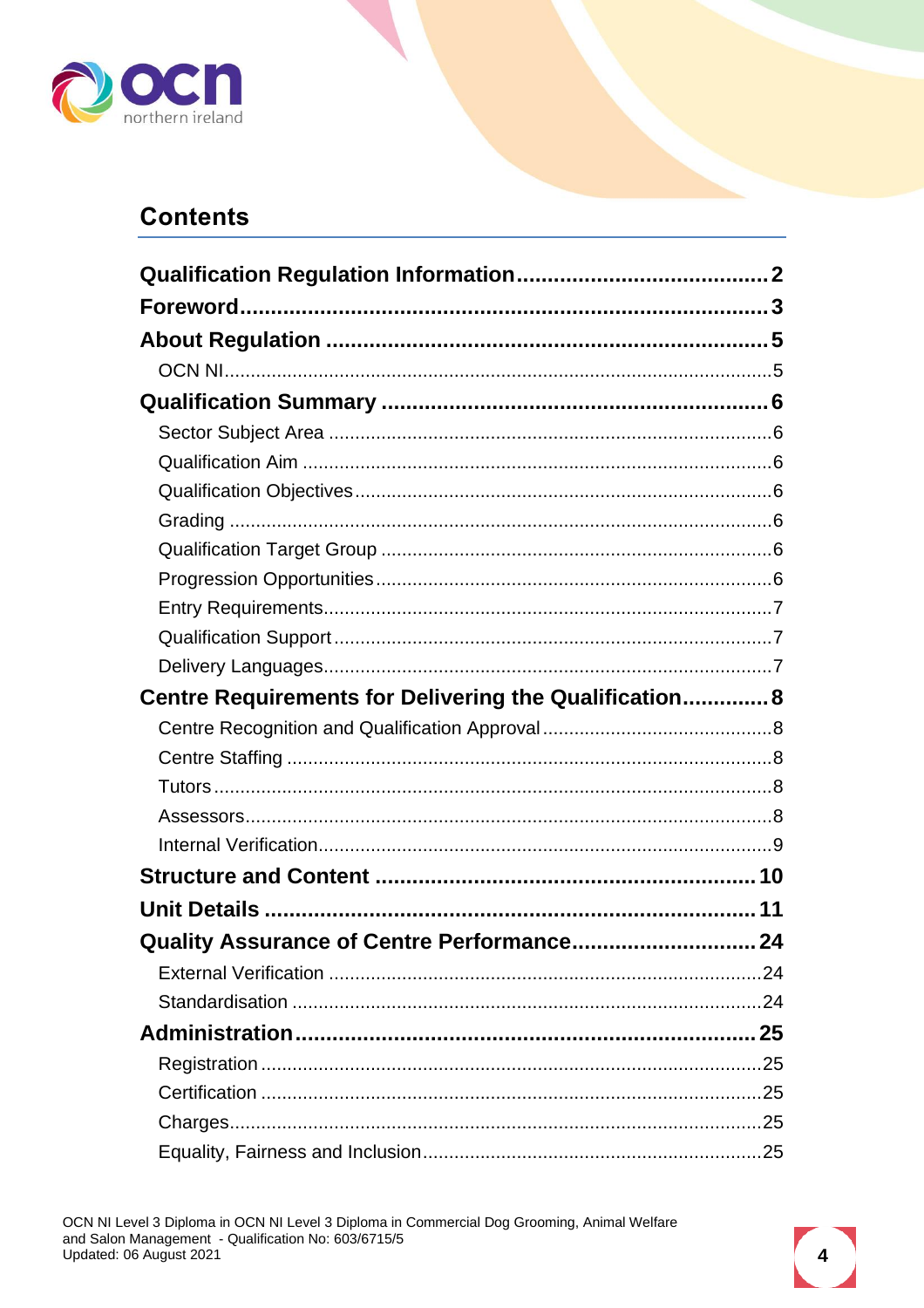

## <span id="page-4-0"></span>**About Regulation**

#### <span id="page-4-1"></span>**OCN NI**

Open College Network Northern Ireland (OCN NI) is a regulated Awarding Organisation based in Northern Ireland. OCN NI is regulated by CCEA Regulation to develop and award professional and technical (vocational) qualifications from Entry Level up to and including Level 5 across all sector areas. In addition, OCN NI is regulated by Ofqual to award similar qualification types in England.

#### **The Regulated Qualifications Framework: an overview**

The Regulated Qualifications Framework (RQF) was introduced on 1<sup>st</sup> October 2015: the RQF provides a single framework for all regulated qualifications.

#### **Qualification Level**

The level indicates the difficulty and complexity of the knowledge and skills associated with any qualification. There are eight levels (Levels 1-8) supported by three 'entry' levels (Entry 1-3).

#### **Qualification Size**

Size refers to the estimated total amount of time it could typically take to study and be assessed for a qualification. Size is expressed in terms of Total Qualification Time (TQT), and the part of that time typically spent being taught or supervised, rather than studying alone, is known as Guided Learning Hours (GLH).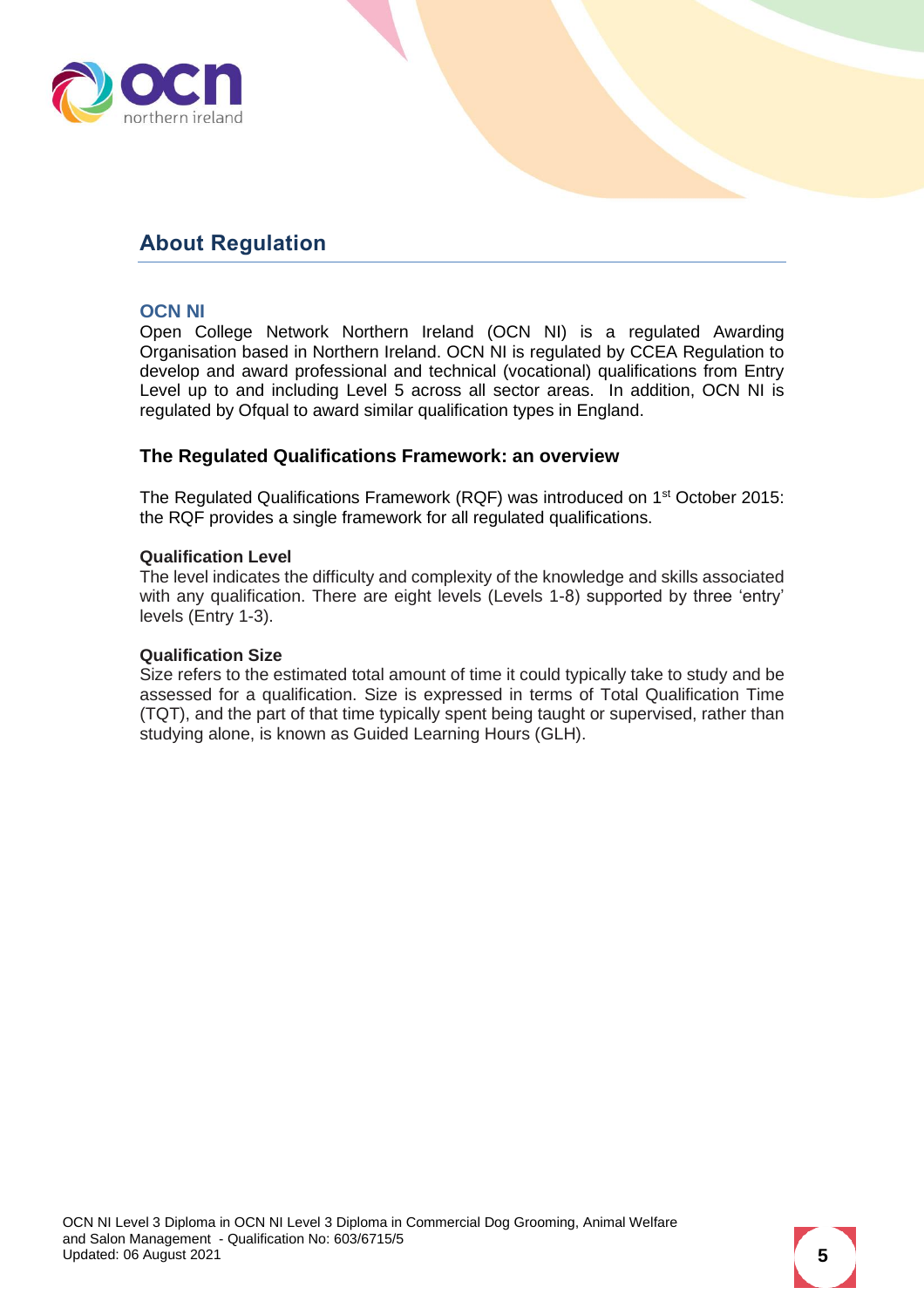

## <span id="page-5-0"></span>**Qualification Summary**

#### <span id="page-5-1"></span>**Sector Subject Area**

3.3 Animal care and veterinary science

This qualification relates to the National Occupational Standards (NOS) for Animal Care and Welfare:

NOS - [Dog Grooming](https://www.ukstandards.org.uk/Pages/results.aspx?k=dog%20grooming)

#### <span id="page-5-2"></span>**Qualification Aim**

The OCN NI Level 3 Diploma in Commercial Dog Grooming, Animal Welfare and Salon Management qualification has been developed in conjunction with the International Animal Care College and Smartpets Grooming School. The qualification will provide learners with an understanding of what is required when grooming different breeds of dogs, and the skills necessary to carry out dog grooming as well as animal welfare and salon management activities.

#### <span id="page-5-3"></span>**Qualification Objectives**

The objectives of the qualification are to enable learners to:

- understand animal welfare legislation and safe handling of dogs
- assess, plan and record grooming requirements
- prepare dogs for grooming and styling
- carry out styling and finishing of dogs
- understand the roles and responsibilities of a pet first aider
- manage a dog grooming salon

#### <span id="page-5-4"></span>**Grading**

Grading for this qualification is pass/fail.

#### <span id="page-5-5"></span>**Qualification Target Group**

This qualification is for learners who wish to become professional dog groomers or for those who already groom dogs but do not currently hold a nationally recognised qualification. Learners should be at least 18 years of age.

#### <span id="page-5-6"></span>**Progression Opportunities**

The OCN NI Level 3 Diploma in Commercial Dog Grooming, Animal Welfare and Salon Management enables progression to further learning and employment opportunities in this area.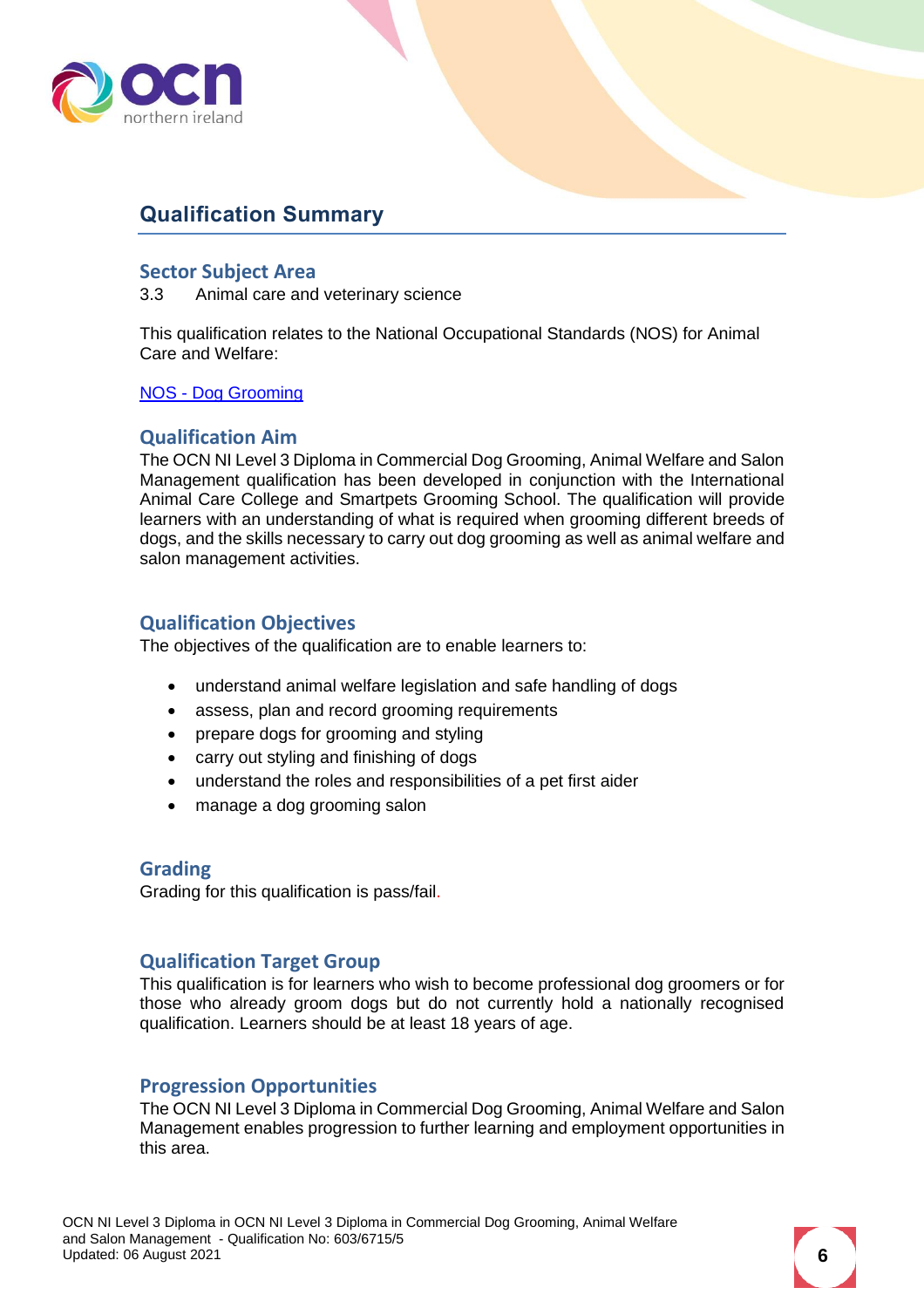

#### <span id="page-6-0"></span>**Entry Requirements**

There are no formal entry requirements, however learners must be at least 18 years old and are required to have a level of understanding to be able to carry out the necessary practical work at Level 3. This may come from working in the dog grooming industry.

#### **Ensuring Health and Safety of Learners**

The health and safety of learners is paramount. Every effort must be made by the centre and those involved in the delivery to ensure that learners operate in a safe and secure environment. Due to the nature of assessment activities it is a requirement that a trained First Aider is present on site.

Particular attention should be given to:

- ensuring all practical work is conducted in a properly equipped and maintained salon
- ensuring learners are briefed about health and safety procedures including how to identify hazards and report accidents/injuries/dangerous occurrences
- ensuring levels of supervision are agreed and implemented where appropriate
- clear accident reporting procedures
- ensuring tools and equipment, including drying cabinets and electric tables are in safe working order and learners are given proper instruction, training and protective clothing if required
- ensuring premises are covered by employer liability insurance

#### <span id="page-6-1"></span>**Qualification Support**

A Qualification Support pack is available for OCN NI centres within the login area of the OCN NI website [\(https://www.ocnni.org.uk/my-account/\)](https://www.ocnni.org.uk/my-account/), which includes additional support for teachers, eg planning and assessment templates, guides to best practice, etc.

#### <span id="page-6-2"></span>**Delivery Languages**

This qualification is available in English only at this time. If you wish to offer the qualification in Welsh or Irish (Gaeilge) then please contact OCN NI who will review demand and provide as appropriate.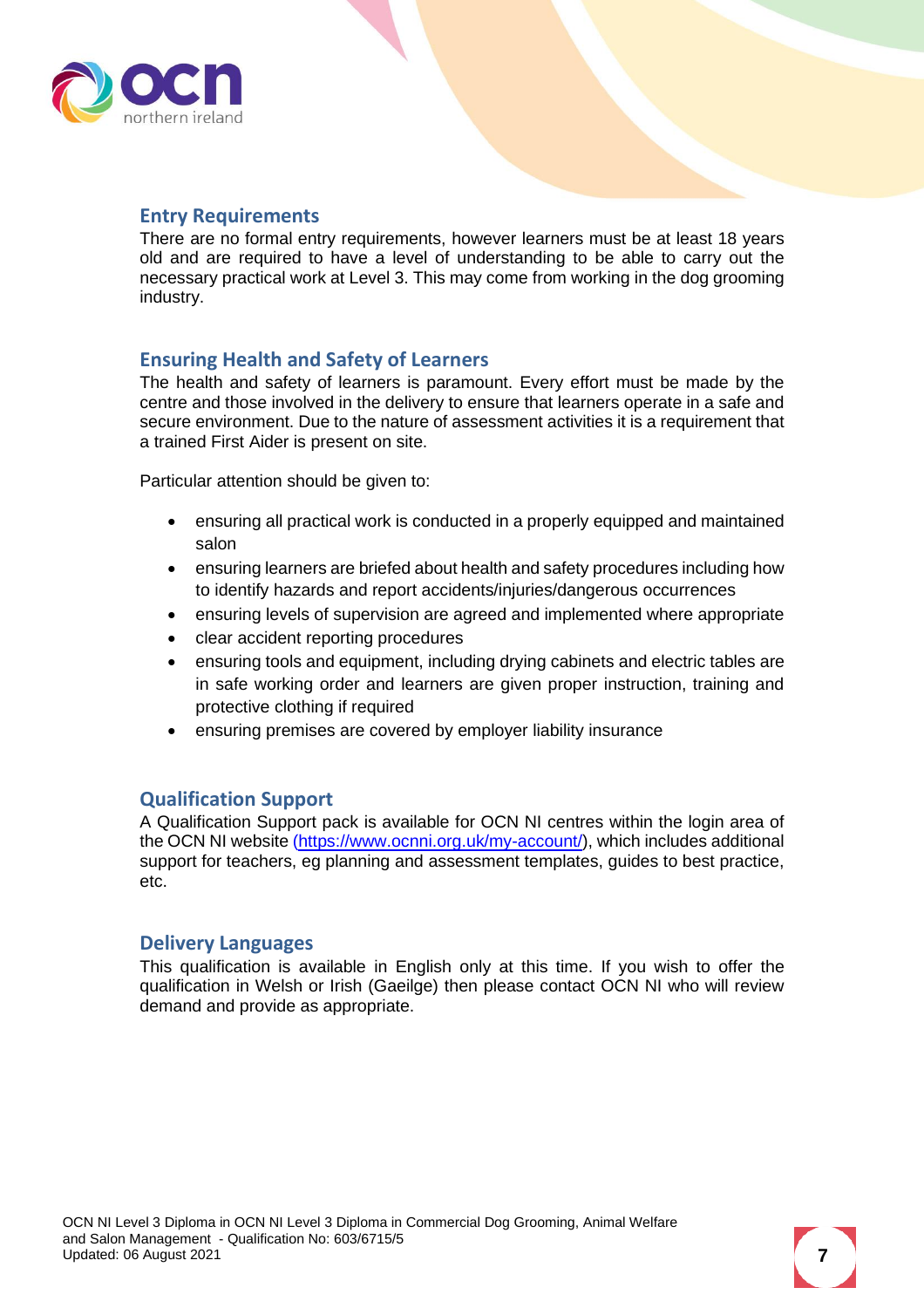

## <span id="page-7-0"></span>**Centre Requirements for Delivering the Qualification**

#### <span id="page-7-1"></span>**Centre Recognition and Qualification Approval**

New and existing OCN NI recognised centres must apply for and be granted approval to deliver the qualification prior to the commencement of delivery.

#### <span id="page-7-2"></span>**Centre Staffing**

Centres are required to have the following roles in place as a minimum, although a member of staff may hold more than one role\*:

- Centre contact
- Programme Co-ordinator
- Tutor
- Assessor
- Internal Verifier

\*Note: A person cannot be an internal verifier for their own assessments.

#### <span id="page-7-3"></span>**Tutors**

Tutors delivering this qualification should be occupationally competent at a minimum of Level 3 in dog grooming and have the following:

- Pet First Aid Instructors Certificate
- Have a qualification at Level 3 or above in dog grooming and animal care/management
- Level 3 Certificate in Education and Training (PTLLS) or equivalent

#### <span id="page-7-4"></span>**Assessors**

OCN NI qualifications are assessed within the centre and are subject to OCN NI's quality assurance processes. Units are achieved through internally set, internally assessed, and internally verified evidence. The centre must agree an assessment plan with OCN NI to be given approval to deliver the qualification.

#### *Assessors must:*

- be occupationally competent at Level 3 or above in dog grooming
- have a minimum of one year's experience in the area they are assessing
- have direct or related relevant experience in assessment
- have a sound understanding of the current National Occupational Standards (NOS)
- assess all assessment tasks and activities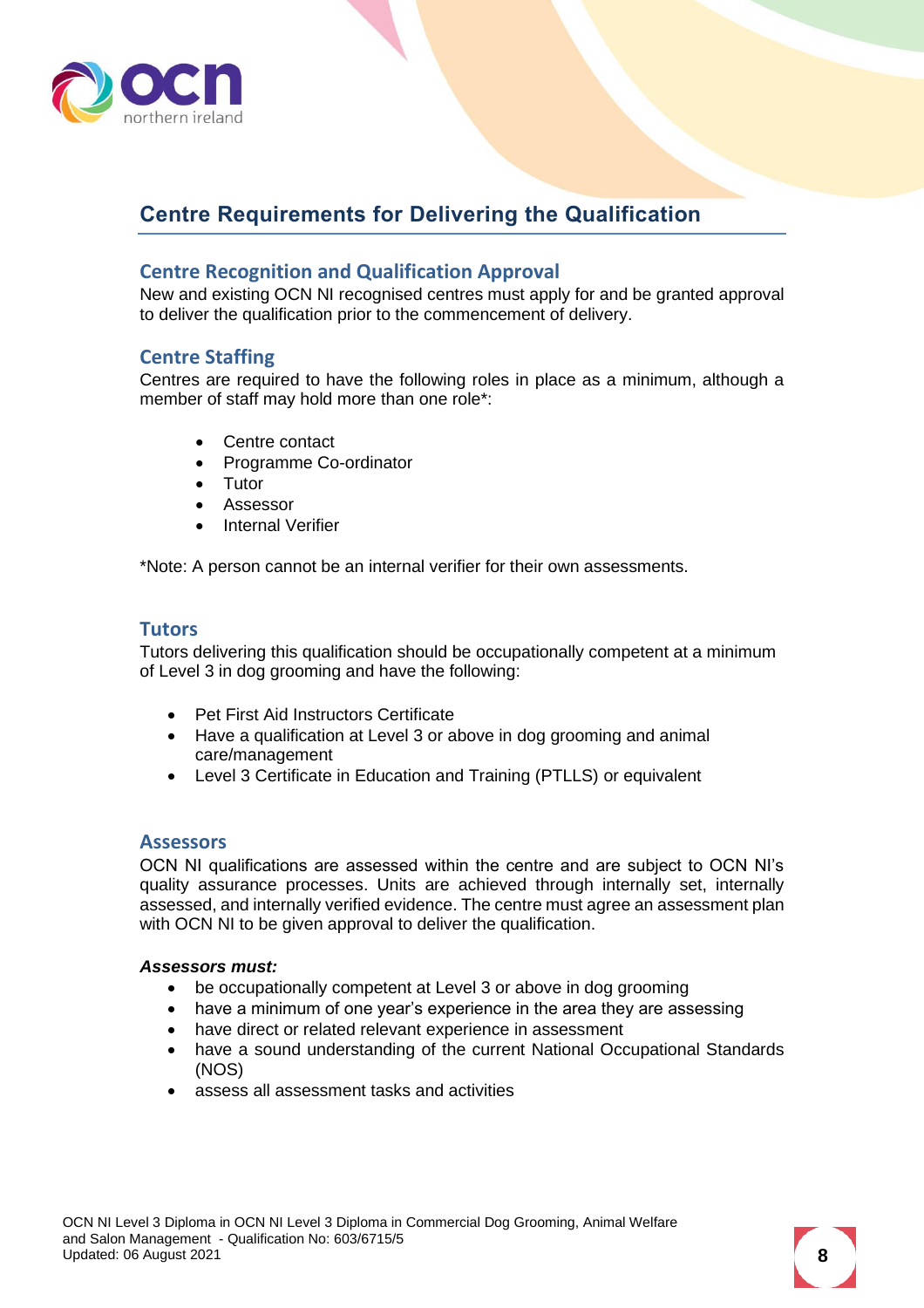

#### <span id="page-8-0"></span>**Internal Verification**

OCN NI qualifications must be scrutinised through the centre's internal quality assurance processes as part of the recognised centre agreement with OCN NI. The centre must appoint an experienced and trained centre internal verifier whose responsibility is to act as the internal quality monitor for the verification of the delivery and assessment of the qualifications.

The centre must agree a working model for internal verification with OCN NI prior to delivery of the qualification.

#### *Internal Verifiers must:*

- have at least one year's occupational experience in the areas they are internally verifying
- attend OCN NI's internal verifier training if not already completed

Internal verifiers are required to:

- support tutors and assessors
- sample assessments according to the centre's sampling strategy
- ensure tasks are appropriate to the level being assessed
- maintain up-to-date records supporting the verification of assessment and learner achievement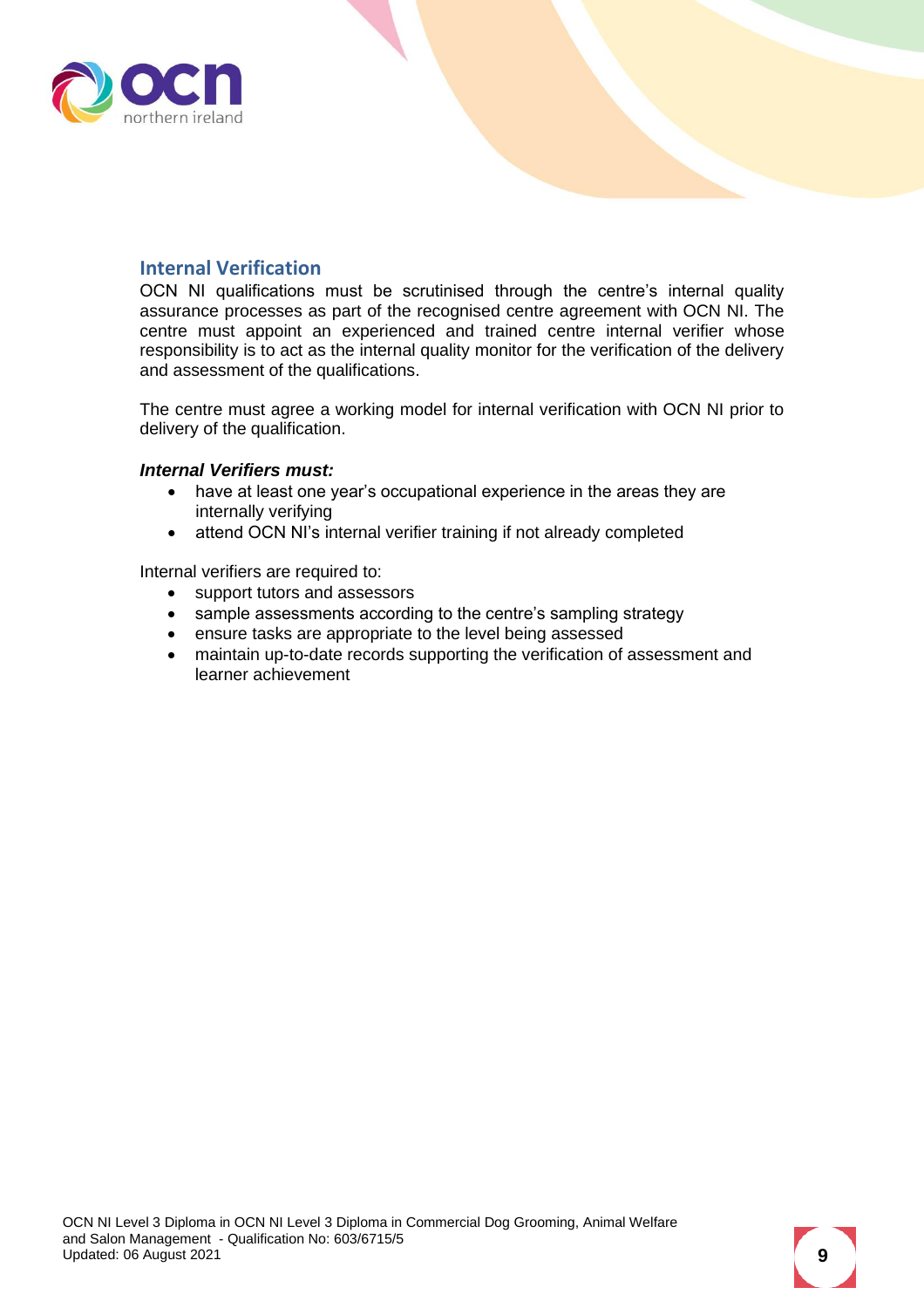

## <span id="page-9-0"></span>**Structure and Content**

#### **OCN NI Level 3 Diploma in Commercial Dog Grooming, Animal Welfare and Salon Management**

Learners must successfully complete all six units to achieve the qualification - 45 credits.

Total Qualification Time (TQT) for this qualification: 450 hours<br>Guided Learning Hours (GLH) for this qualification: 315 hours Guided Learning Hours (GLH) for this qualification:

| Unit<br><b>Reference</b><br><b>Number</b> | <b>OCN NI</b><br><b>Unit</b><br><b>Code</b> | <b>Unit Title</b>                                                       | <b>Credits</b> | <b>TQT</b> | <b>GLH</b> | <b>Level</b> |
|-------------------------------------------|---------------------------------------------|-------------------------------------------------------------------------|----------------|------------|------------|--------------|
| H/618/4877                                | <b>CBF066</b>                               | Animal Welfare,<br>Legislation and Safe<br>Handling                     | 4              | 40         | 28         | <b>Three</b> |
| K/618/4878                                | <b>CBF067</b>                               | Assessment,<br>Planning and<br>Recording of<br>Grooming<br>Requirements | 8              | 80         | 56         | <b>Three</b> |
| M/618/4879                                | <b>CBF068</b>                               | Bathing, Drying and<br>Preparation for<br>Finish Styling                | 6              | 60         | 42         | <b>Three</b> |
| H/618/4880                                | <b>CBF069</b>                               | Finish Grooming,<br>Styling and<br>Handstripping of<br>Dogs             | 18             | 180        | 126        | <b>Three</b> |
| K/618/4881                                | CBF070                                      | Managing a Dog<br><b>Grooming Salon</b>                                 | 6              | 60         | 42         | <b>Three</b> |
| M/618/4882                                | <b>CBF071</b>                               | <b>First Aid for Pet Care</b><br>Professionals                          | 3              | 30         | 21         | <b>Three</b> |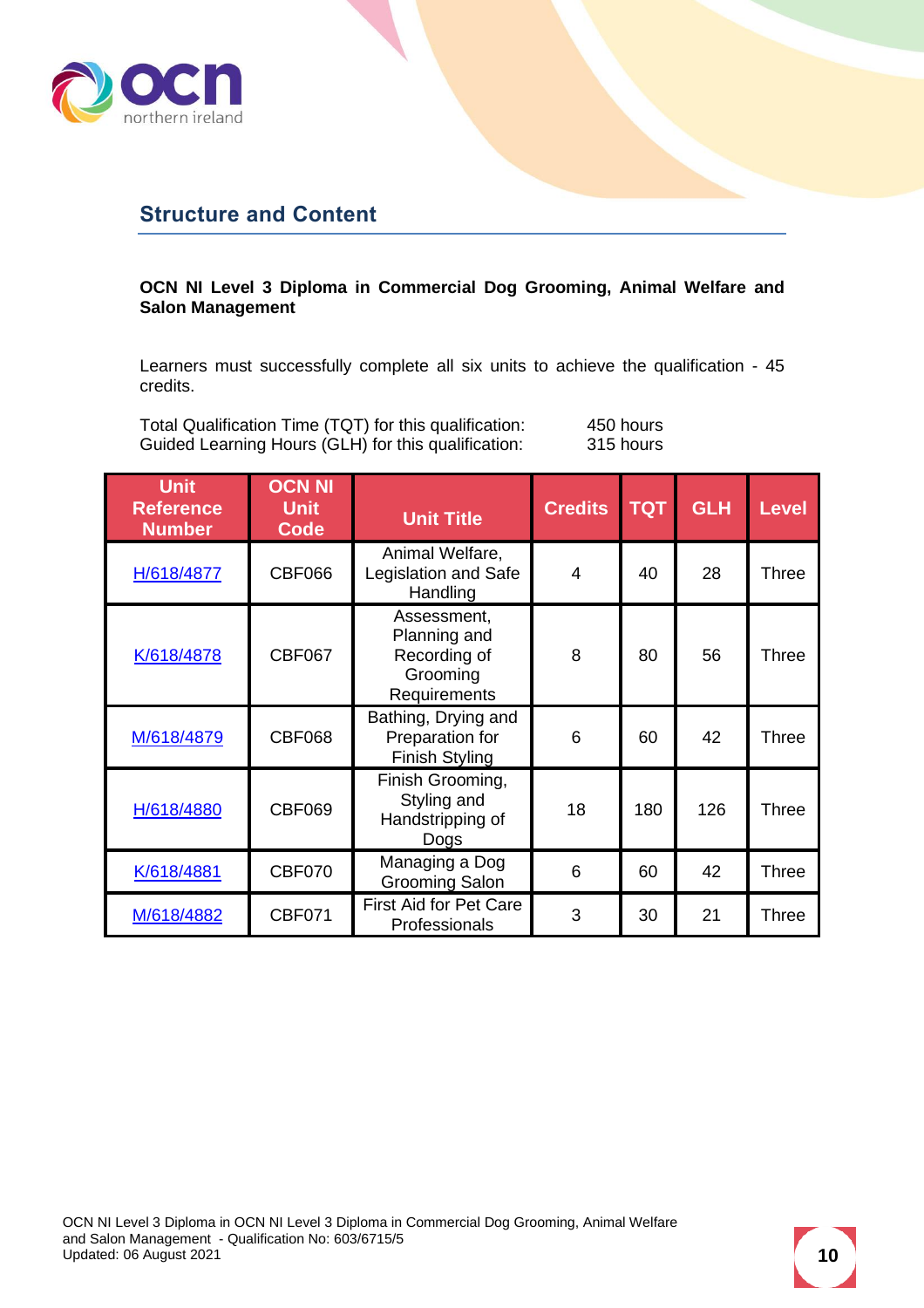

## <span id="page-10-0"></span>**Unit Details**

<span id="page-10-1"></span>

| Title               |                                                                                                                                                                      | Animal Welfare, Legislation and Safe Handling |                                                                                                                                                                                                                                                                                                                                            |  |
|---------------------|----------------------------------------------------------------------------------------------------------------------------------------------------------------------|-----------------------------------------------|--------------------------------------------------------------------------------------------------------------------------------------------------------------------------------------------------------------------------------------------------------------------------------------------------------------------------------------------|--|
| Level               |                                                                                                                                                                      | Three<br>4                                    |                                                                                                                                                                                                                                                                                                                                            |  |
| <b>Credit Value</b> |                                                                                                                                                                      | 28                                            |                                                                                                                                                                                                                                                                                                                                            |  |
|                     | Guided Learning Hours (GLH)<br><b>OCN NI Unit Code</b>                                                                                                               | CBF066                                        |                                                                                                                                                                                                                                                                                                                                            |  |
|                     | Unit Reference No                                                                                                                                                    | H/618/4877                                    |                                                                                                                                                                                                                                                                                                                                            |  |
|                     | Unit purpose and aim(s): This unit will enable the learner to understand animal welfare legislation                                                                  |                                               |                                                                                                                                                                                                                                                                                                                                            |  |
|                     | and to monitor and promote the welfare of dogs, including safe handling and restraint methods.                                                                       |                                               |                                                                                                                                                                                                                                                                                                                                            |  |
|                     |                                                                                                                                                                      |                                               |                                                                                                                                                                                                                                                                                                                                            |  |
|                     | <b>Learning Outcomes</b>                                                                                                                                             | <b>Assessment Criteria</b>                    |                                                                                                                                                                                                                                                                                                                                            |  |
| 1.                  | Understand animal welfare legislation and<br>how it should be adhered to within the<br>grooming salon.                                                               |                                               | 1.1. Summarise animal welfare legislation<br>including the Veterinary Surgeons Act and<br>how these should be adhered to within the<br>grooming salon.<br>1.2. Explain the five animal freedoms and how<br>these should be accommodated within the<br>grooming salon.                                                                      |  |
| 2.                  | Be able to promote, monitor and record<br>animal welfare within a boarding<br>environment.                                                                           | 2.1.<br>a)<br>b)<br>c)<br>b)                  | Demonstrate the promotion of animal<br>welfare during a dog's boarding duration for<br>at least six dogs to include monitoring and<br>recording the following:<br>correct size of kennel and holding area<br>suitable for given dogs<br>adjusting environment as required<br>providing food and water<br>ensuring a clean work environment |  |
| 3.                  | Understand the signs of stress in dogs and<br>techniques used to minimise these.                                                                                     | stress in dogs.                               | 3.1. Describe the signs of stress in dogs.<br>3.2. Illustrate techniques on how to minimise                                                                                                                                                                                                                                                |  |
| 4.                  | Be able to demonstrate the safe handling<br>and correct use of dog restraints in order to<br>promote confidence and co-operation<br>throughout the grooming process. | 4.1.<br>a)<br>b)<br>C)<br>b)                  | Demonstrate the safe handling and correct<br>use of dog restraints in order to promote<br>confidence and co-operation throughout the<br>grooming process including:<br>neck strap<br>belly strap<br>difficult dog harness or hammock<br>slip lead                                                                                          |  |
| 5.                  | Understand different breeds and their<br>specialist handling requirements.                                                                                           | 5.1.                                          | Describe at least three breeds which are<br>chondrodyplastic including their specialist<br>handling requirements.<br>5.2. Describe at least three breeds which are<br>brachycephalic including their specialist<br>handling requirements.                                                                                                  |  |
| 6.                  | Understand different types of muzzles,<br>signs of stress and the importance of<br>monitoring animal welfare throughout the<br>grooming process.                     |                                               | 6.1. Summarise different types of muzzles.<br>6.2. Explain when a muzzle may be needed,<br>associated signs of stress and the<br>importance of monitoring animal welfare<br>throughout the grooming process.                                                                                                                               |  |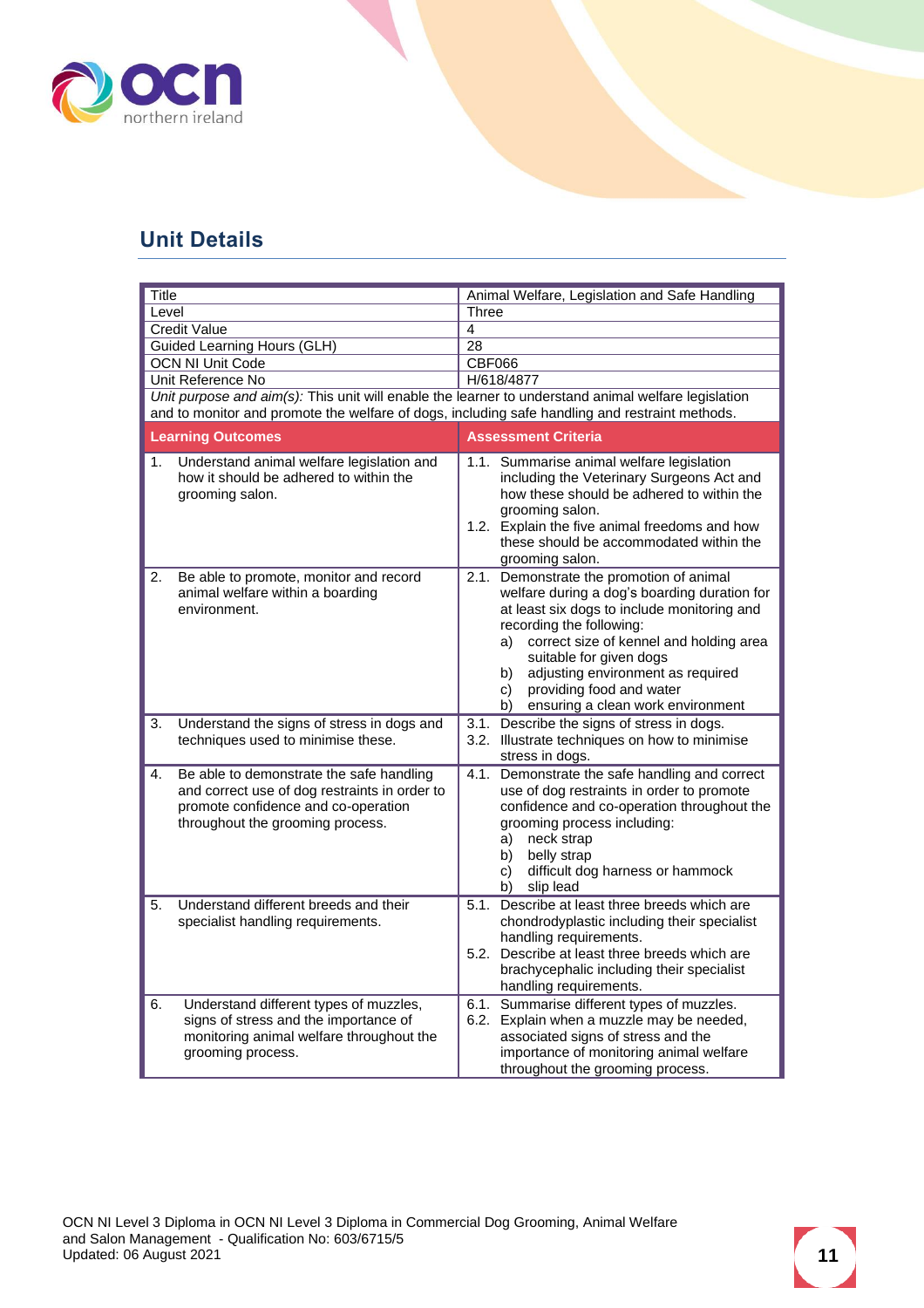

#### **Assessment Guidance**

| <b>Assessment Method</b>              | <b>Definition</b>                                                                                                                                                                                                                                 | <b>Possible Content</b>                                                                                        |
|---------------------------------------|---------------------------------------------------------------------------------------------------------------------------------------------------------------------------------------------------------------------------------------------------|----------------------------------------------------------------------------------------------------------------|
| Portfolio of evidence                 | A collection of documents<br>containing work undertaken<br>to be assessed as evidence<br>to meet required skills<br>outcomes<br>OR.<br>A collection of documents<br>containing work that shows<br>the learner's progression<br>through the course | Learner notes/written work<br>Learner log/diary<br>Peer notes<br>Record of observation<br>Record of discussion |
| Practical<br>demonstration/assignment | A practical demonstration of a<br>skill/situation selected by the<br>tutor or by learners, to enable<br>learners to practise and apply<br>skills and knowledge                                                                                    | Record of observation<br>Learner notes/written work<br>Learner log                                             |
| Coursework                            | Research or projects that<br>count towards a learner's<br>final outcome and<br>demonstrate the skills and/or<br>knowledge gained throughout<br>the course                                                                                         | Record of observation<br>Learner notes/written work<br>Tutor notes/record<br>Learner log/diary                 |
| Oral examination                      | An assessor poses questions<br>to the learner in spoken form.<br>The learner has to answer<br>the question in such a way as<br>to demonstrate sufficient<br>knowledge of the subject in<br>order to pass the exam                                 | Tutor notes / record<br>Audio/video record<br>Record of observation                                            |
| E-assessment                          | The use of information<br>technology to assess<br>learners' work                                                                                                                                                                                  | Electronic portfolio<br>E-tests                                                                                |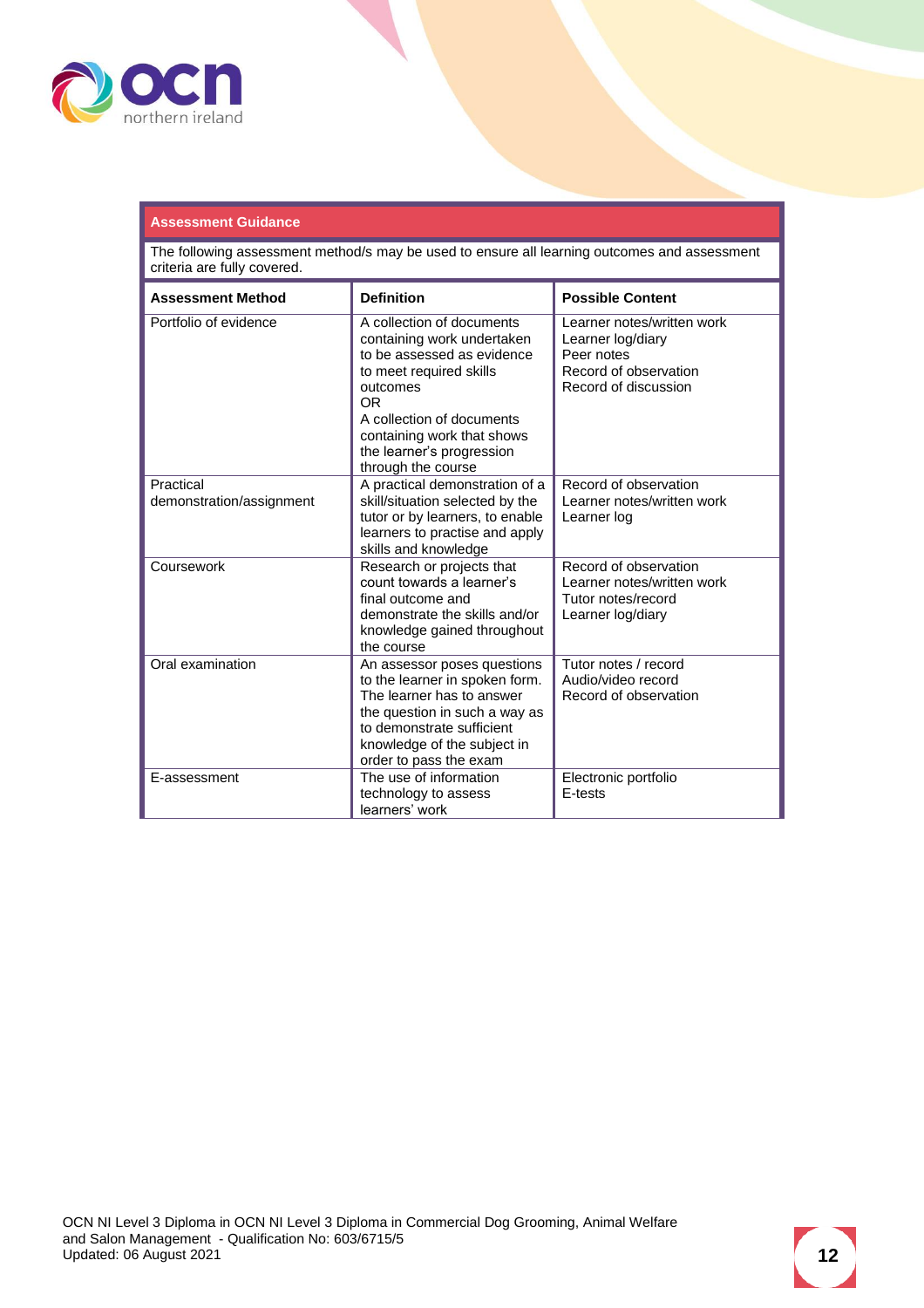

<span id="page-12-0"></span>

| Title<br>Level                                                                                            | Assessment, Planning and Recording of<br><b>Grooming Requirements</b><br><b>Three</b>                                                                                                                                                                                                                                                                                                                                                                                                                                                                                                                                                                                                                                                                                                                                                                                                                                                                                                                                                                                                                                                                                                                                                                       |
|-----------------------------------------------------------------------------------------------------------|-------------------------------------------------------------------------------------------------------------------------------------------------------------------------------------------------------------------------------------------------------------------------------------------------------------------------------------------------------------------------------------------------------------------------------------------------------------------------------------------------------------------------------------------------------------------------------------------------------------------------------------------------------------------------------------------------------------------------------------------------------------------------------------------------------------------------------------------------------------------------------------------------------------------------------------------------------------------------------------------------------------------------------------------------------------------------------------------------------------------------------------------------------------------------------------------------------------------------------------------------------------|
| <b>Credit Value</b>                                                                                       | 8                                                                                                                                                                                                                                                                                                                                                                                                                                                                                                                                                                                                                                                                                                                                                                                                                                                                                                                                                                                                                                                                                                                                                                                                                                                           |
| Guided Learning Hours (GLH)                                                                               | 56                                                                                                                                                                                                                                                                                                                                                                                                                                                                                                                                                                                                                                                                                                                                                                                                                                                                                                                                                                                                                                                                                                                                                                                                                                                          |
| <b>OCN NI Unit Code</b>                                                                                   | <b>CBF067</b>                                                                                                                                                                                                                                                                                                                                                                                                                                                                                                                                                                                                                                                                                                                                                                                                                                                                                                                                                                                                                                                                                                                                                                                                                                               |
| Unit Reference No                                                                                         | K/618/4878                                                                                                                                                                                                                                                                                                                                                                                                                                                                                                                                                                                                                                                                                                                                                                                                                                                                                                                                                                                                                                                                                                                                                                                                                                                  |
|                                                                                                           | Unit purpose and aim(s): This unit will enable the learner to carry out assessments and create plans                                                                                                                                                                                                                                                                                                                                                                                                                                                                                                                                                                                                                                                                                                                                                                                                                                                                                                                                                                                                                                                                                                                                                        |
|                                                                                                           | for the grooming requirements of dogs, ensuring health and well-being during the grooming process.                                                                                                                                                                                                                                                                                                                                                                                                                                                                                                                                                                                                                                                                                                                                                                                                                                                                                                                                                                                                                                                                                                                                                          |
| <b>Learning Outcomes</b>                                                                                  | <b>Assessment Criteria</b>                                                                                                                                                                                                                                                                                                                                                                                                                                                                                                                                                                                                                                                                                                                                                                                                                                                                                                                                                                                                                                                                                                                                                                                                                                  |
| Understand the importance of maintaining<br>1.<br>accurate and up to date information for<br>new clients. | 1.1. Explain the importance of maintaining<br>accurate and up to date information for new<br>clients' dogs including the following:<br>a record card<br>a)<br>shaving/stripping/consent forms<br>b)<br>temperament record traffic light system<br>C)                                                                                                                                                                                                                                                                                                                                                                                                                                                                                                                                                                                                                                                                                                                                                                                                                                                                                                                                                                                                        |
| 2.<br>Be able to assess, plan and record dog<br>grooming requirements and adjust when<br>necessary.       | 2.1. Demonstrate and record the assessment of<br>grooming requirements for at least six<br>different dogs including:<br>health<br>a)<br>b)<br>temperament<br>coat condition<br>C)<br>2.2. Create a grooming plan for at least six<br>different dogs including:<br>bathing and drying<br>a)<br>products to be used<br>b)<br>grooming, styling and techniques<br>C)<br>adjustments to grooming/special care<br>d)<br>due to breed/health conditions<br>tools, restraints and Personal Protective<br>e)<br>Equipment (PPE)<br>2.3. Illustrate how to deal with the following<br>scenarios which may arise during grooming<br>assessment in line with company policy and<br>best practice for animal welfare:<br>a) a severely matted dog<br>a dog which is showing signs of<br>b)<br>aggressive behaviour during<br>assessment<br>a pregnant dog<br>C)<br>a dog with parasitic infestation<br>d)<br>a dog with sarcoptic mange<br>e)<br>f)<br>a bitch in season<br>2.4. Illustrate adjustments which may need to be<br>made to the grooming plan identified in<br>AC2.2 including dogs:<br>with a skin problem<br>a)<br>who become aggressive while brushing<br>b)<br>who become stressed while being dried<br>C)<br>with luxating patella/hip dysplasia<br>d) |
|                                                                                                           |                                                                                                                                                                                                                                                                                                                                                                                                                                                                                                                                                                                                                                                                                                                                                                                                                                                                                                                                                                                                                                                                                                                                                                                                                                                             |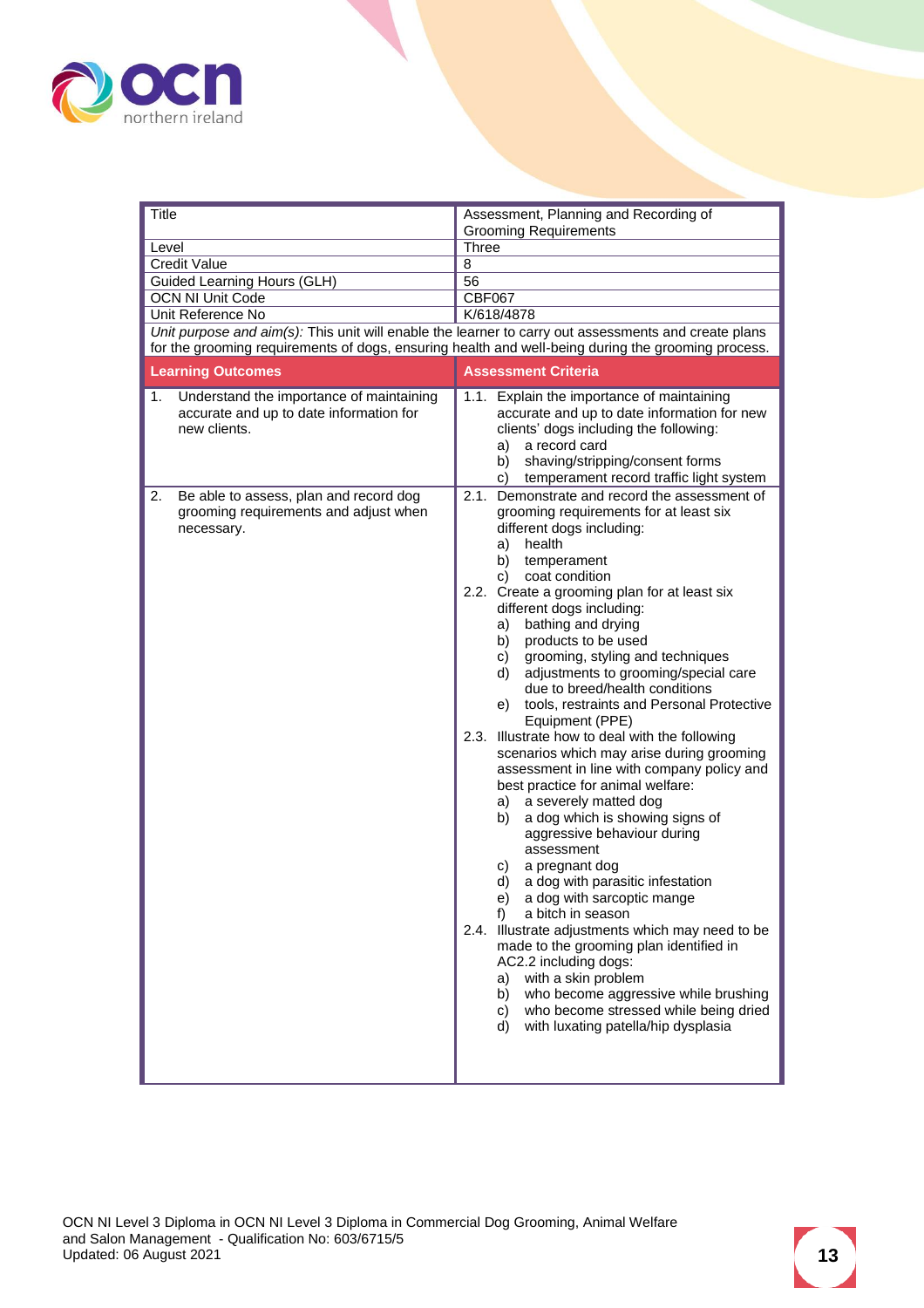

| 3. | Understand signs, symptoms and<br>appropriate adjustments to grooming if<br>health problems are encountered. | 3.1. Describe signs, symptoms and appropriate<br>adjustments to grooming if the following<br>health problems are encountered:<br>ectoparasites<br>a)<br>endoparasites<br>b)<br>sarcoptic mange<br>C)<br>d)<br>pyometra<br>entropion/ectropion<br>e)<br>anal gland problems<br>f)<br>hernia<br>g)<br>lumps/warts<br>h) |
|----|--------------------------------------------------------------------------------------------------------------|-----------------------------------------------------------------------------------------------------------------------------------------------------------------------------------------------------------------------------------------------------------------------------------------------------------------------|
|    | Accordmant Cuidance                                                                                          |                                                                                                                                                                                                                                                                                                                       |

#### **Assessment Guidance**

| <b>Assessment Method</b>              | <b>Definition</b>                                                                                                                                                                                                                                       | <b>Possible Content</b>                                                                                        |
|---------------------------------------|---------------------------------------------------------------------------------------------------------------------------------------------------------------------------------------------------------------------------------------------------------|----------------------------------------------------------------------------------------------------------------|
| Portfolio of evidence                 | A collection of documents<br>containing work undertaken<br>to be assessed as evidence<br>to meet required skills<br>outcomes<br><b>OR</b><br>A collection of documents<br>containing work that shows<br>the learner's progression<br>through the course | Learner notes/written work<br>Learner log/diary<br>Peer notes<br>Record of observation<br>Record of discussion |
| Practical<br>demonstration/assignment | A practical demonstration of<br>a skill/situation selected by<br>the tutor or by learners, to<br>enable learners to practise<br>and apply skills and<br>knowledge                                                                                       | Record of observation<br>Learner notes/written work<br>Learner log                                             |
| Coursework                            | Research or projects that<br>count towards a learner's<br>final outcome and<br>demonstrate the skills and/or<br>knowledge gained<br>throughout the course                                                                                               | Record of observation<br>Learner notes/written work<br>Tutor notes/record<br>Learner log/diary                 |
| Oral examination                      | An assessor poses questions<br>to the learner in spoken form.<br>The learner has to answer<br>the question in such a way<br>as to demonstrate sufficient<br>knowledge of the subject in<br>order to pass the exam                                       | Tutor notes / record<br>Audio/video record<br>Record of observation                                            |
| E-assessment                          | The use of information<br>technology to assess<br>learners' work                                                                                                                                                                                        | Electronic portfolio<br>E-tests                                                                                |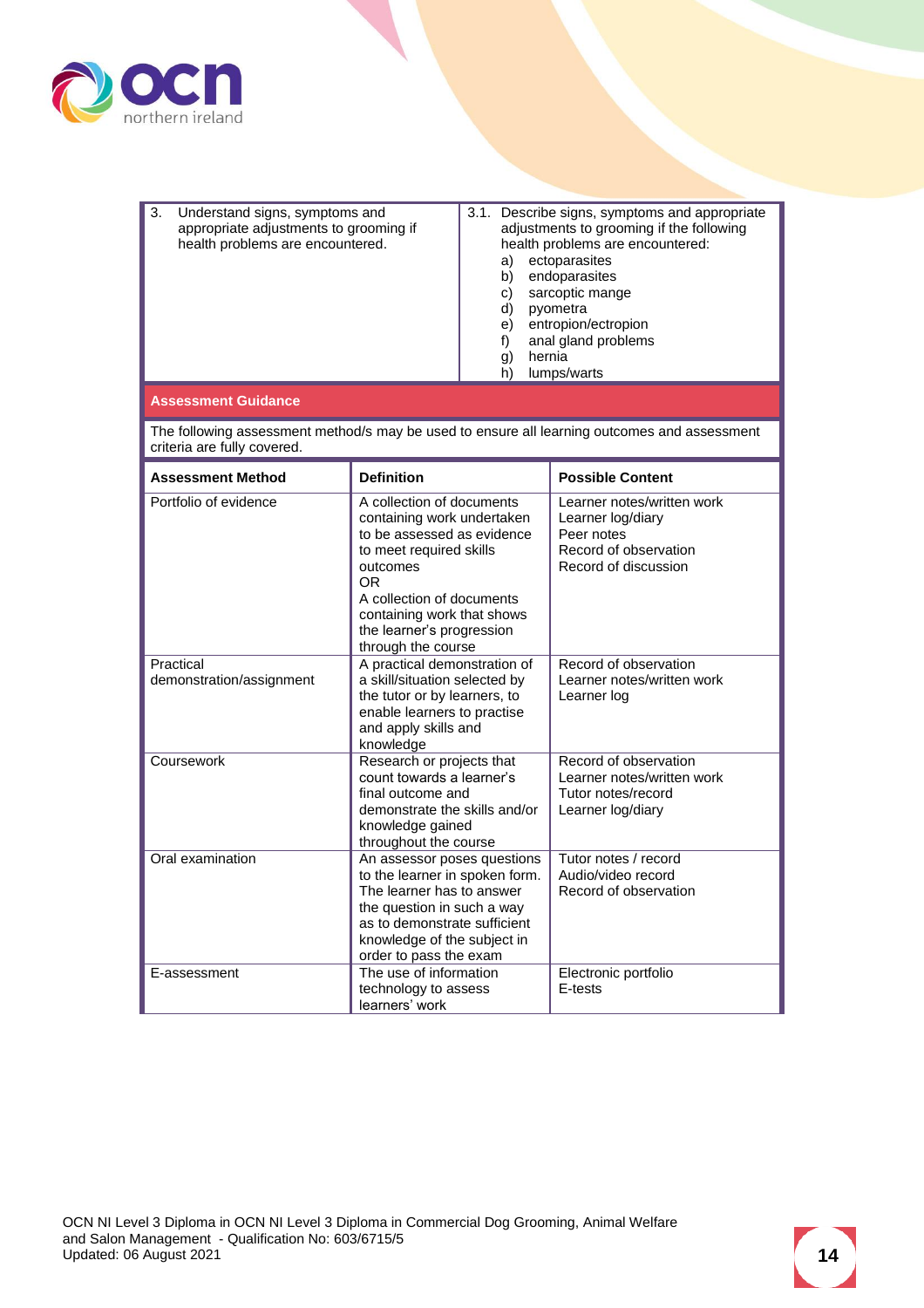

<span id="page-14-0"></span>

| Title                                                                                                                       | Bathing, Drying and Preparation for Finish Styling                                                                                                                                                                                                                                                                         |  |
|-----------------------------------------------------------------------------------------------------------------------------|----------------------------------------------------------------------------------------------------------------------------------------------------------------------------------------------------------------------------------------------------------------------------------------------------------------------------|--|
| Level                                                                                                                       | <b>Three</b>                                                                                                                                                                                                                                                                                                               |  |
| <b>Credit Value</b>                                                                                                         | 6                                                                                                                                                                                                                                                                                                                          |  |
| <b>Guided Learning Hours (GLH)</b>                                                                                          | 42                                                                                                                                                                                                                                                                                                                         |  |
| <b>OCN NI Unit Code</b>                                                                                                     | <b>CBF068</b>                                                                                                                                                                                                                                                                                                              |  |
| Unit Reference No                                                                                                           | M/618/4879                                                                                                                                                                                                                                                                                                                 |  |
| use tools safely and identify problems that may arise.                                                                      | Unit purpose and aim(s): This unit will enable the learner to prepare dogs for grooming and styling,                                                                                                                                                                                                                       |  |
| <b>Learning Outcomes</b>                                                                                                    | <b>Assessment Criteria</b>                                                                                                                                                                                                                                                                                                 |  |
| Be able to demonstrate the safe and<br>1.<br>correct use of tools and equipment when<br>bathing, drying and preparing dogs. | 1.1. Demonstrate the safe and correct use of the<br>following when bathing, drying and<br>preparing dogs:<br>high velocity dryer<br>a)<br>stand dryer/cage dryer<br>b)<br>clippers and blades<br>c)<br>brushes/de-matting tools and combs<br>d)                                                                            |  |
| Be able to bathe, dry and prepare dogs'<br>2.<br>coats for finish grooming and styling.                                     | Demonstrate bathing, drying and<br>2.1.<br>preparation of at least six dogs for finish<br>grooming and styling including the<br>following:<br>rough clipping<br>a)<br>b) de-matting<br>c) undercoat removal<br>d) fluff drying<br>e) hygiene trimming                                                                      |  |
| Understand problems which may arise<br>3.<br>during grooming preparation and take<br>appropriate action.                    | 3.1. Summarise signs, prevention methods and<br>action which should be taken for problems<br>that may occur during grooming preparation<br>including:<br>a) heat stress<br>b) brush burn<br>clipper rash<br>c)<br>d) shampoo in a dog's eyes<br>3.2. Explain how to report and record problems<br>and why it is important. |  |
| Be able to undertake ear and nail care<br>4.<br>appropriate to the breed and owners'<br>requests.                           | 4.1. Demonstrate ear cleaning and excess hair<br>removal appropriate to the breed and<br>owners' requests.<br>4.2. Demonstrate nail trimming/grinding<br>appropriate to the breed and owners'<br>requests.                                                                                                                 |  |
| Be able to identify the signs of ear and nail<br>5.<br>problems in dogs.                                                    | 5.1. Explain the signs of the following ear<br>problems in dogs:<br>a) ear infection<br>b) aural hematoma<br>5.2. Explain the action to be taken if a dog<br>presents with nail problems including nails<br>clipped too short.                                                                                             |  |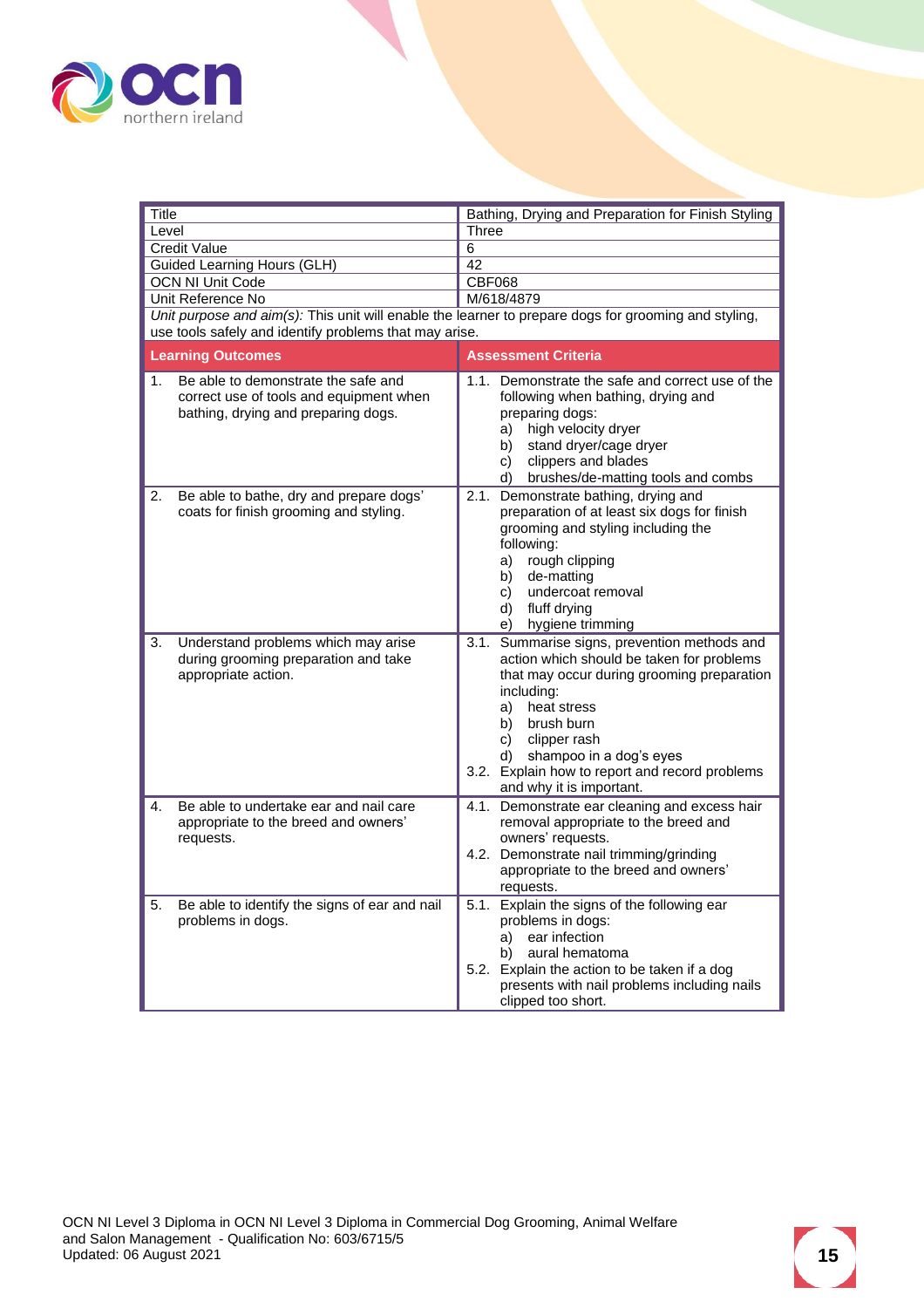

#### **Assessment Guidance**

| <b>Assessment Method</b>              | <b>Definition</b>                                                                                                                                                                                                                                 | <b>Possible Content</b>                                                                                        |
|---------------------------------------|---------------------------------------------------------------------------------------------------------------------------------------------------------------------------------------------------------------------------------------------------|----------------------------------------------------------------------------------------------------------------|
| Portfolio of evidence                 | A collection of documents<br>containing work undertaken<br>to be assessed as evidence<br>to meet required skills<br>outcomes<br>OR.<br>A collection of documents<br>containing work that shows<br>the learner's progression<br>through the course | Learner notes/written work<br>Learner log/diary<br>Peer notes<br>Record of observation<br>Record of discussion |
| Practical<br>demonstration/assignment | A practical demonstration of a<br>skill/situation selected by the<br>tutor or by learners, to enable<br>learners to practise and apply<br>skills and knowledge                                                                                    | Record of observation<br>Learner notes/written work<br>Learner log                                             |
| Coursework                            | Research or projects that<br>count towards a learner's<br>final outcome and<br>demonstrate the skills and/or<br>knowledge gained throughout<br>the course                                                                                         | Record of observation<br>Learner notes/written work<br>Tutor notes/record<br>Learner log/diary                 |
| Oral examination                      | An assessor poses questions<br>to the learner in spoken form.<br>The learner has to answer<br>the question in such a way as<br>to demonstrate sufficient<br>knowledge of the subject in<br>order to pass the exam                                 | Tutor notes / record<br>Audio/video record<br>Record of observation                                            |
| E-assessment                          | The use of information<br>technology to assess<br>learners' work                                                                                                                                                                                  | Electronic portfolio<br>E-tests                                                                                |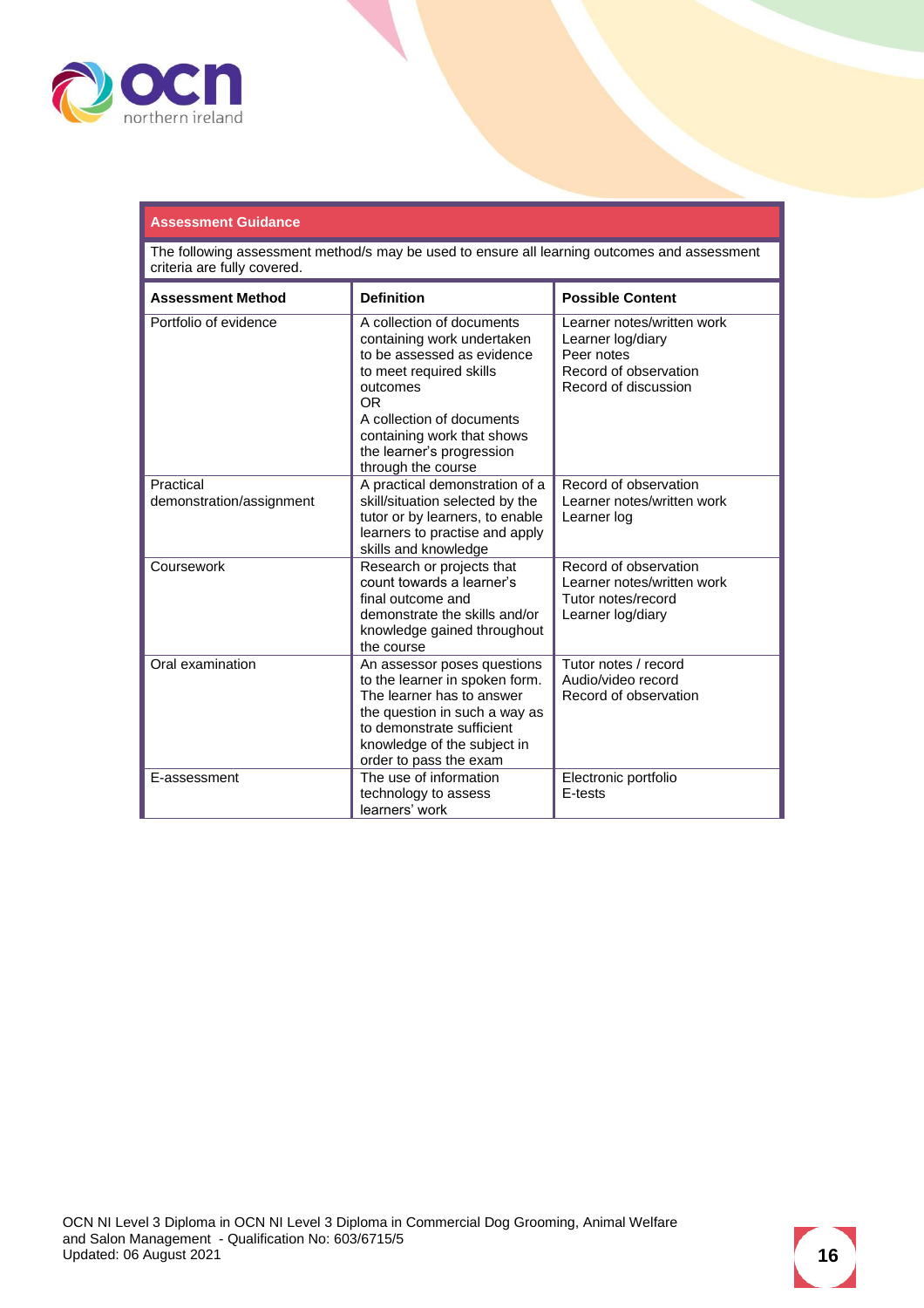

<span id="page-16-0"></span>

| Title                                                                                                                               | Finish Grooming, Styling and Hand Stripping of                                                                                                                                                                                                  |
|-------------------------------------------------------------------------------------------------------------------------------------|-------------------------------------------------------------------------------------------------------------------------------------------------------------------------------------------------------------------------------------------------|
|                                                                                                                                     | Dogs                                                                                                                                                                                                                                            |
| Level                                                                                                                               | <b>Three</b>                                                                                                                                                                                                                                    |
| <b>Credit Value</b>                                                                                                                 | 18                                                                                                                                                                                                                                              |
| Guided Learning Hours (GLH)                                                                                                         | 126                                                                                                                                                                                                                                             |
| <b>OCN NI Unit Code</b>                                                                                                             | CBF069                                                                                                                                                                                                                                          |
| Unit Reference No                                                                                                                   | H/618/4880                                                                                                                                                                                                                                      |
| Unit purpose and aim(s): This unit will enable the learner to carry out finish grooming, styling and<br>hand stripping of dogs.     |                                                                                                                                                                                                                                                 |
| <b>Learning Outcomes</b>                                                                                                            | <b>Assessment Criteria</b>                                                                                                                                                                                                                      |
| Be able to demonstrate the safe and<br>1.<br>correct use of tools and equipment for finish<br>grooming, styling and hand stripping. | 1.1. Demonstrate the safe and correct use of the<br>following equipment for finish grooming,<br>styling and hand stripping dogs:<br>clippers<br>a)<br>blades<br>b)<br>attachment combs<br>C)<br>d) de-shedding tools<br>e) hand stripping tools |
| 2.<br>Be able to carry out finish grooming, styling<br>and hand stripping of dogs.                                                  | Demonstrate finish grooming, styling and<br>2.1.<br>handstrippinng of at least six dogs<br>according to breed standards and owners'<br>requests.                                                                                                |
|                                                                                                                                     | 2.2. Demonstrate different head styles including:<br>a)<br>round<br>eyebrows and beard or facefall<br>b)<br>c) clean head or face                                                                                                               |
|                                                                                                                                     | 2.3. Demonstrate different ear styles including:<br>a) clean<br>spaniel<br>b)<br>tips clipped<br>C)                                                                                                                                             |
|                                                                                                                                     | 2.4. Demonstrate different body styles including:<br>clip/shave off<br>a)<br>skirt or tuck up<br>b)                                                                                                                                             |
|                                                                                                                                     | 2.5. Demonstrate different leg styles including:<br>scissored<br>a)<br>b) furnishing<br>c) clean                                                                                                                                                |
|                                                                                                                                     | 2.6. Demonstrate different feet styles including:<br>a) round<br>cat<br>b)                                                                                                                                                                      |
|                                                                                                                                     | 2.7. Demonstrate different tail styles including:<br>a)<br>carrot<br>feather<br>b)<br>plume<br>C)                                                                                                                                               |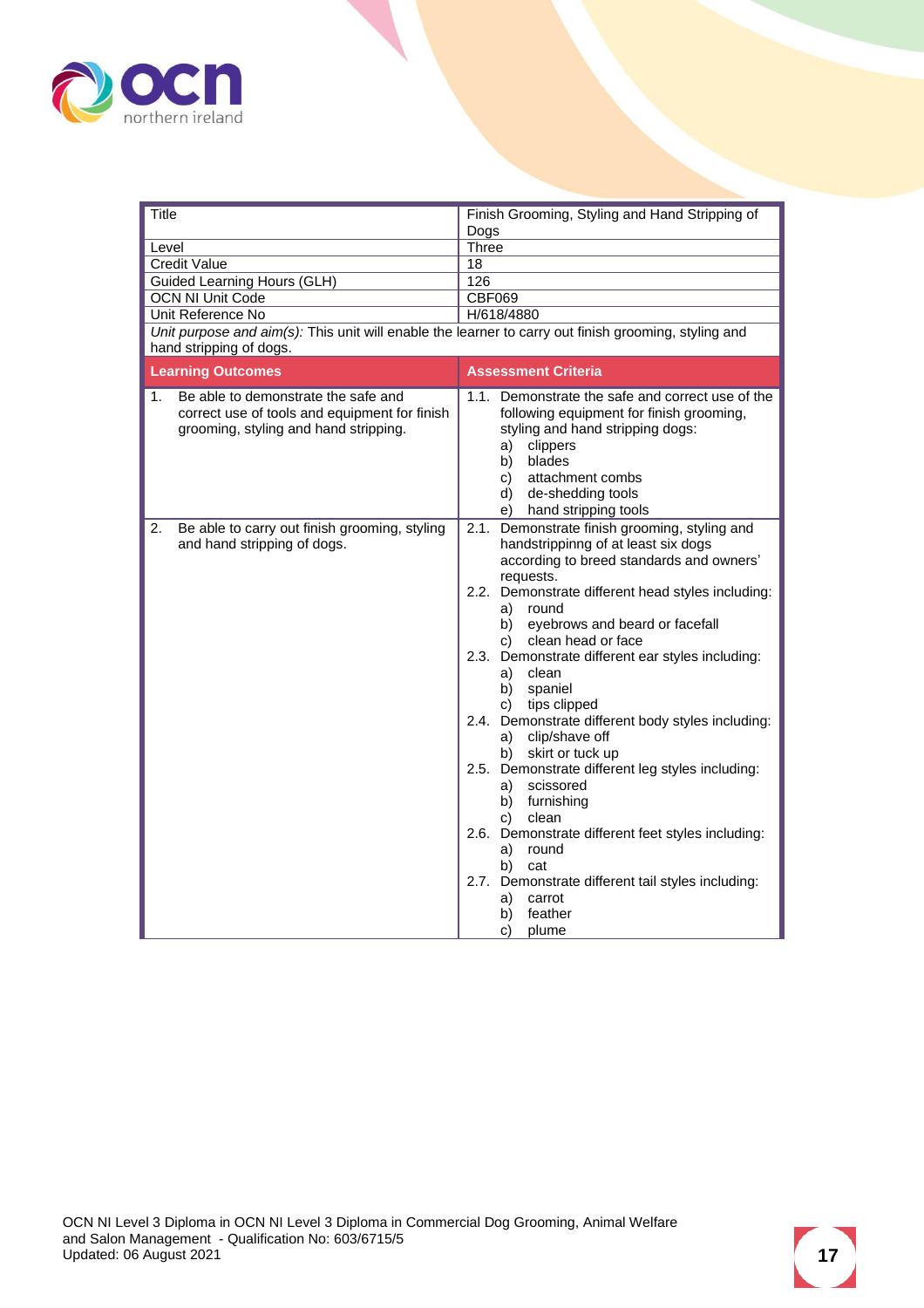

| 3.1. Explain the importance of promoting the<br>3.<br>Be able to use appropriate techniques to<br>handle and restrain dogs with different<br>confidence and co-operation of a dog<br>throughout the grooming process.<br>temperaments.<br>3.2. Evaluate and record a dog's character and<br>behaviour, identifying signs of stress<br>throughout the grooming process.<br>3.3. Demonstrate how to adjust handling<br>techniques when necessary in accordance<br>with a dog's temperament and breed.<br>3.4. Demonstrate effective handling and<br>restraining techniques using appropriate<br>equipment whilst carrying out finishing,<br>styling and hand stripping.<br>4.1. Demonstrate how to clean and maintain the<br>Understand the importance of maintaining a<br>4.<br>clean work environment, equipment and<br>following tools and equipment:<br>tools including the correct procedure for<br>blasters/dryers<br>a)<br>waste disposal.<br>clippers<br>b)<br>clipper blades<br>c)<br>brushes/combs/hand stripping tools<br>d)<br>scissors<br>e)<br>4.2. Demonstrate cleaning the work area after<br>the grooming process.<br>4.3. Explain the importance of maintaining a<br>clean work environment, tools and<br>equipment between dog treatments.<br>4.4. Summarise how to safely dispose of waste<br>in line with current legislation and company<br>policies.<br>4.5. Demonstrate the safe disposal of waste<br>throughout the grooming process.<br>Understand problems which may arise<br>5.1. Explain problems which may arise during<br>5.<br>finish grooming and the appropriate action<br>during finish grooming and take appropriate<br>action.<br>to be taken.<br><b>Assessment Guidance</b> |  |  |  |
|-----------------------------------------------------------------------------------------------------------------------------------------------------------------------------------------------------------------------------------------------------------------------------------------------------------------------------------------------------------------------------------------------------------------------------------------------------------------------------------------------------------------------------------------------------------------------------------------------------------------------------------------------------------------------------------------------------------------------------------------------------------------------------------------------------------------------------------------------------------------------------------------------------------------------------------------------------------------------------------------------------------------------------------------------------------------------------------------------------------------------------------------------------------------------------------------------------------------------------------------------------------------------------------------------------------------------------------------------------------------------------------------------------------------------------------------------------------------------------------------------------------------------------------------------------------------------------------------------------------------------------------------------------------------------------------------------------------------|--|--|--|
|                                                                                                                                                                                                                                                                                                                                                                                                                                                                                                                                                                                                                                                                                                                                                                                                                                                                                                                                                                                                                                                                                                                                                                                                                                                                                                                                                                                                                                                                                                                                                                                                                                                                                                                 |  |  |  |
|                                                                                                                                                                                                                                                                                                                                                                                                                                                                                                                                                                                                                                                                                                                                                                                                                                                                                                                                                                                                                                                                                                                                                                                                                                                                                                                                                                                                                                                                                                                                                                                                                                                                                                                 |  |  |  |
|                                                                                                                                                                                                                                                                                                                                                                                                                                                                                                                                                                                                                                                                                                                                                                                                                                                                                                                                                                                                                                                                                                                                                                                                                                                                                                                                                                                                                                                                                                                                                                                                                                                                                                                 |  |  |  |
|                                                                                                                                                                                                                                                                                                                                                                                                                                                                                                                                                                                                                                                                                                                                                                                                                                                                                                                                                                                                                                                                                                                                                                                                                                                                                                                                                                                                                                                                                                                                                                                                                                                                                                                 |  |  |  |

| <b>Assessment Method</b>              | <b>Definition</b>                                                                                                                                                                                                                                 | <b>Possible Content</b>                                                                                        |
|---------------------------------------|---------------------------------------------------------------------------------------------------------------------------------------------------------------------------------------------------------------------------------------------------|----------------------------------------------------------------------------------------------------------------|
| Portfolio of evidence                 | A collection of documents<br>containing work undertaken<br>to be assessed as evidence<br>to meet required skills<br>outcomes<br>OR.<br>A collection of documents<br>containing work that shows<br>the learner's progression<br>through the course | Learner notes/written work<br>Learner log/diary<br>Peer notes<br>Record of observation<br>Record of discussion |
| Practical<br>demonstration/assignment | A practical demonstration of<br>a skill/situation selected by<br>the tutor or by learners, to<br>enable learners to practise<br>and apply skills and<br>knowledge                                                                                 | Record of observation<br>Learner notes/written work<br>Learner log                                             |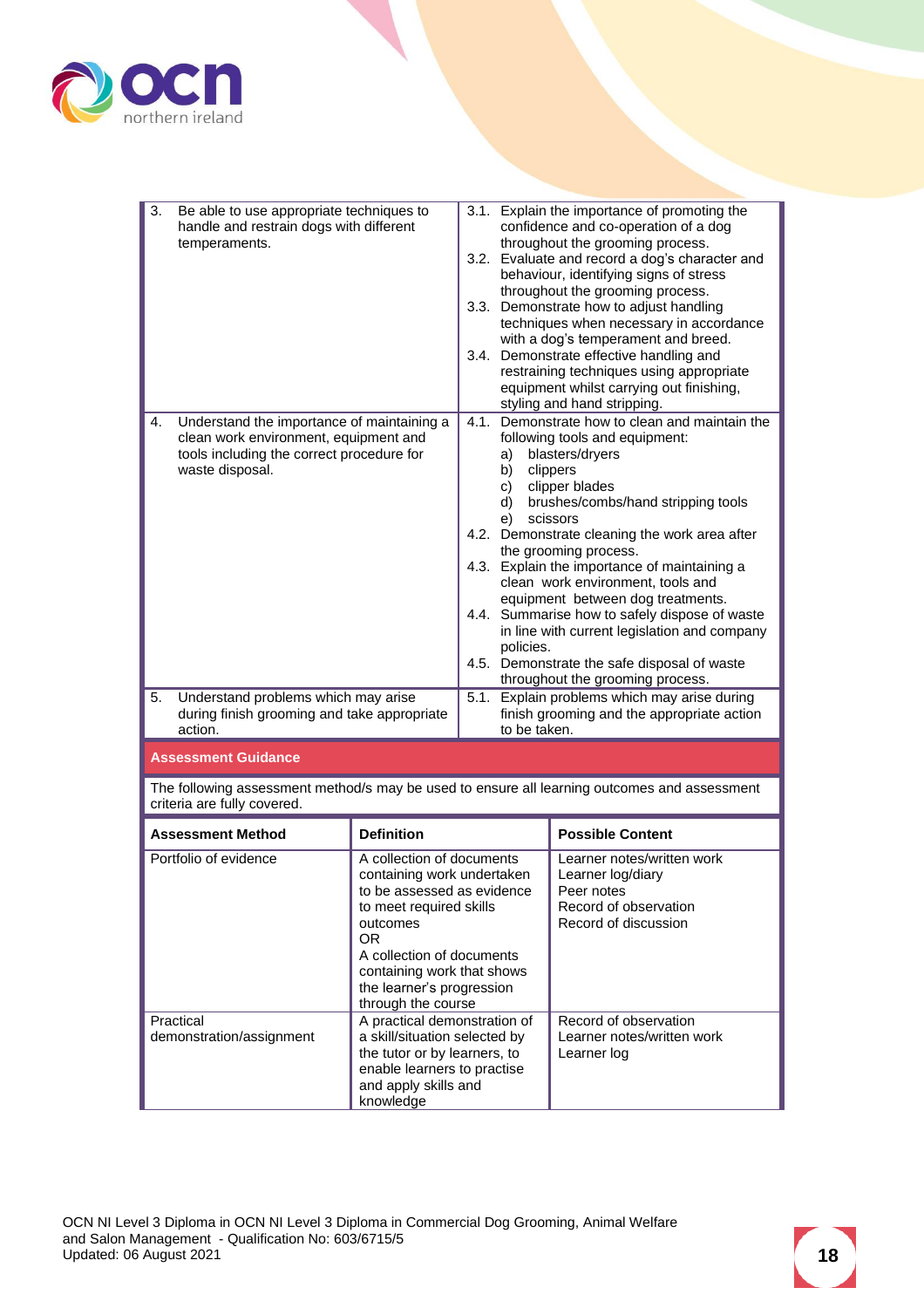

| Coursework       | Research or projects that<br>count towards a learner's<br>final outcome and<br>demonstrate the skills and/or<br>knowledge gained<br>throughout the course                                                         | Record of observation<br>Learner notes/written work<br>Tutor notes/record<br>Learner log/diary |
|------------------|-------------------------------------------------------------------------------------------------------------------------------------------------------------------------------------------------------------------|------------------------------------------------------------------------------------------------|
| Oral examination | An assessor poses questions<br>to the learner in spoken form.<br>The learner has to answer<br>the question in such a way<br>as to demonstrate sufficient<br>knowledge of the subject in<br>order to pass the exam | Tutor notes / record<br>Audio/video record<br>Record of observation                            |
| E-assessment     | The use of information<br>technology to assess<br>learners' work                                                                                                                                                  | Electronic portfolio<br>E-tests                                                                |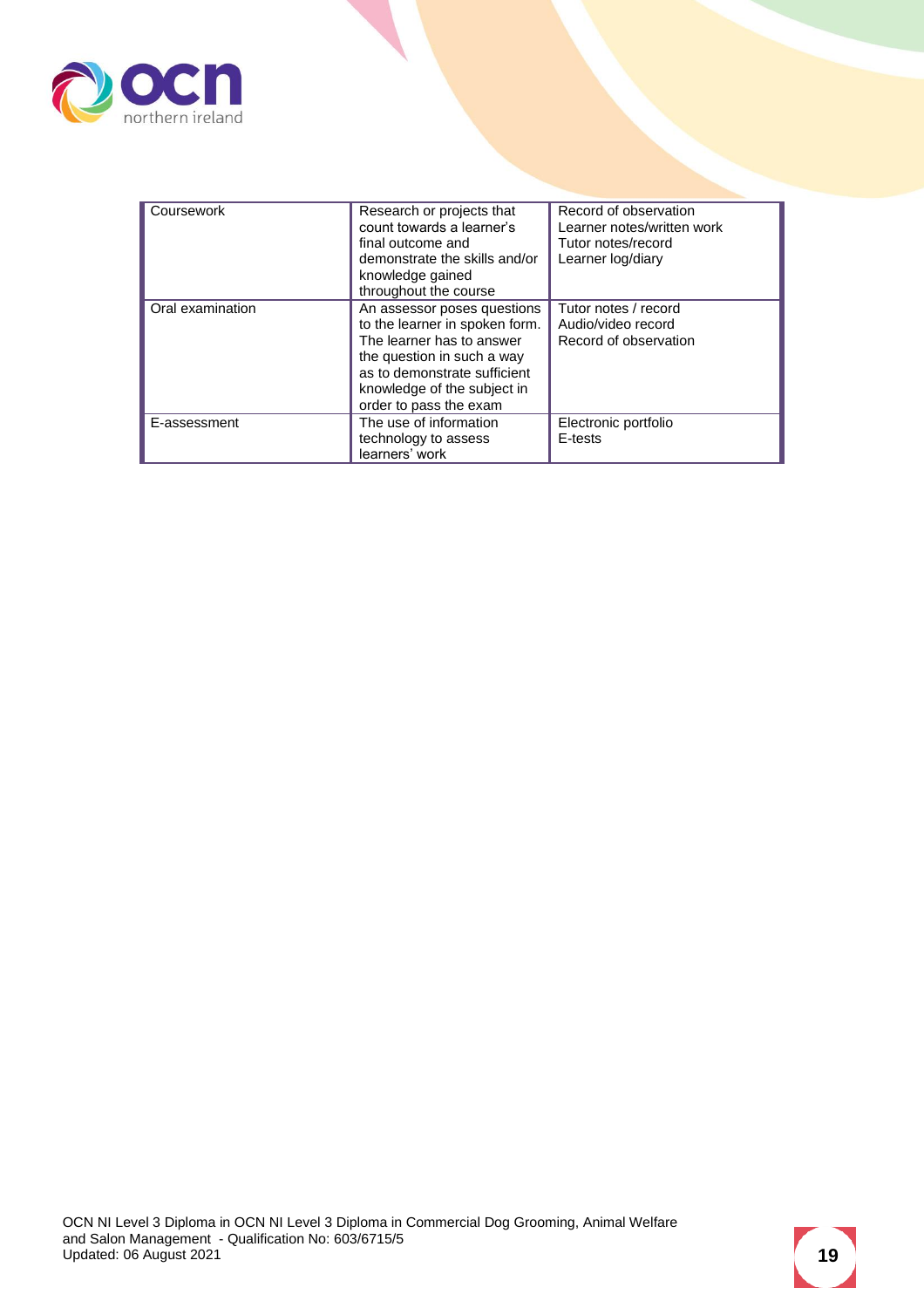

<span id="page-19-0"></span>

| Title                                                                                                                                                                                        | Managing a Dog Grooming Salon                                                                                                                                                                                                                                                                                                                                                                                                                                                                                  |  |  |
|----------------------------------------------------------------------------------------------------------------------------------------------------------------------------------------------|----------------------------------------------------------------------------------------------------------------------------------------------------------------------------------------------------------------------------------------------------------------------------------------------------------------------------------------------------------------------------------------------------------------------------------------------------------------------------------------------------------------|--|--|
| Level                                                                                                                                                                                        | Three                                                                                                                                                                                                                                                                                                                                                                                                                                                                                                          |  |  |
| <b>Credit Value</b>                                                                                                                                                                          | 6                                                                                                                                                                                                                                                                                                                                                                                                                                                                                                              |  |  |
| Guided Learning Hours (GLH)                                                                                                                                                                  | 42                                                                                                                                                                                                                                                                                                                                                                                                                                                                                                             |  |  |
| OCN NI Unit Code                                                                                                                                                                             | <b>CBF070</b>                                                                                                                                                                                                                                                                                                                                                                                                                                                                                                  |  |  |
| Unit Reference No                                                                                                                                                                            | K/618/4881                                                                                                                                                                                                                                                                                                                                                                                                                                                                                                     |  |  |
| Unit purpose and aim(s): This unit will enable the learner to understand current health and safety<br>legislation, risk management and the operational policies for a dog grooming business. |                                                                                                                                                                                                                                                                                                                                                                                                                                                                                                                |  |  |
| <b>Learning Outcomes</b>                                                                                                                                                                     | <b>Assessment Criteria</b>                                                                                                                                                                                                                                                                                                                                                                                                                                                                                     |  |  |
| 1.<br>Understand current dog grooming salon<br>legislation.                                                                                                                                  | 1.1. Summarise key current legislation that<br>applies to dog grooming salons including<br>the following:<br>a) Current Health & Safety legislation<br>Control of Substances Hazardous to<br>b)<br>Health (COSHH)<br>Reporting of Injuries, Diseases and<br>c)<br>Dangerous Occurrences Regulations<br>(RIDDOR)<br>d) Portable Appliance Testing (PAT)<br>e) fire regulations<br>first aid at work<br>f)<br>1.2<br>Explain how own dog grooming salon<br>complies with the legislation identified in<br>AC1.1. |  |  |
| Be able to develop key policies for own dog<br>2.<br>grooming salon.                                                                                                                         | 2.1. Develop the following key policies for own<br>dog grooming salon:<br>death of a dog<br>a)<br>injury to a dog<br>b)<br>exclusions from grooming services<br>C)<br>customer complaints<br>d)<br>abandonment of a dog<br>e)                                                                                                                                                                                                                                                                                  |  |  |
| 3.<br>Be able to carry out a risk assessment for<br>own dog grooming salon and services.                                                                                                     | Carry out and record a risk assessment for<br>3.1.<br>own dog grooming salon including:<br>bathing area<br>a)<br>drying and grooming area<br>b)<br>3.2. Carry out and record a risk assessment for<br>own dog grooming services including:<br>bathing<br>a)<br>b) high velocity blasting<br>clipping nails<br>c)<br>clipping or scissoring a dog<br>d)<br>3.3. Summarise the importance of using the<br>correct Personal Protective Equipment<br>(PPE) when carrying out dog grooming<br>services.             |  |  |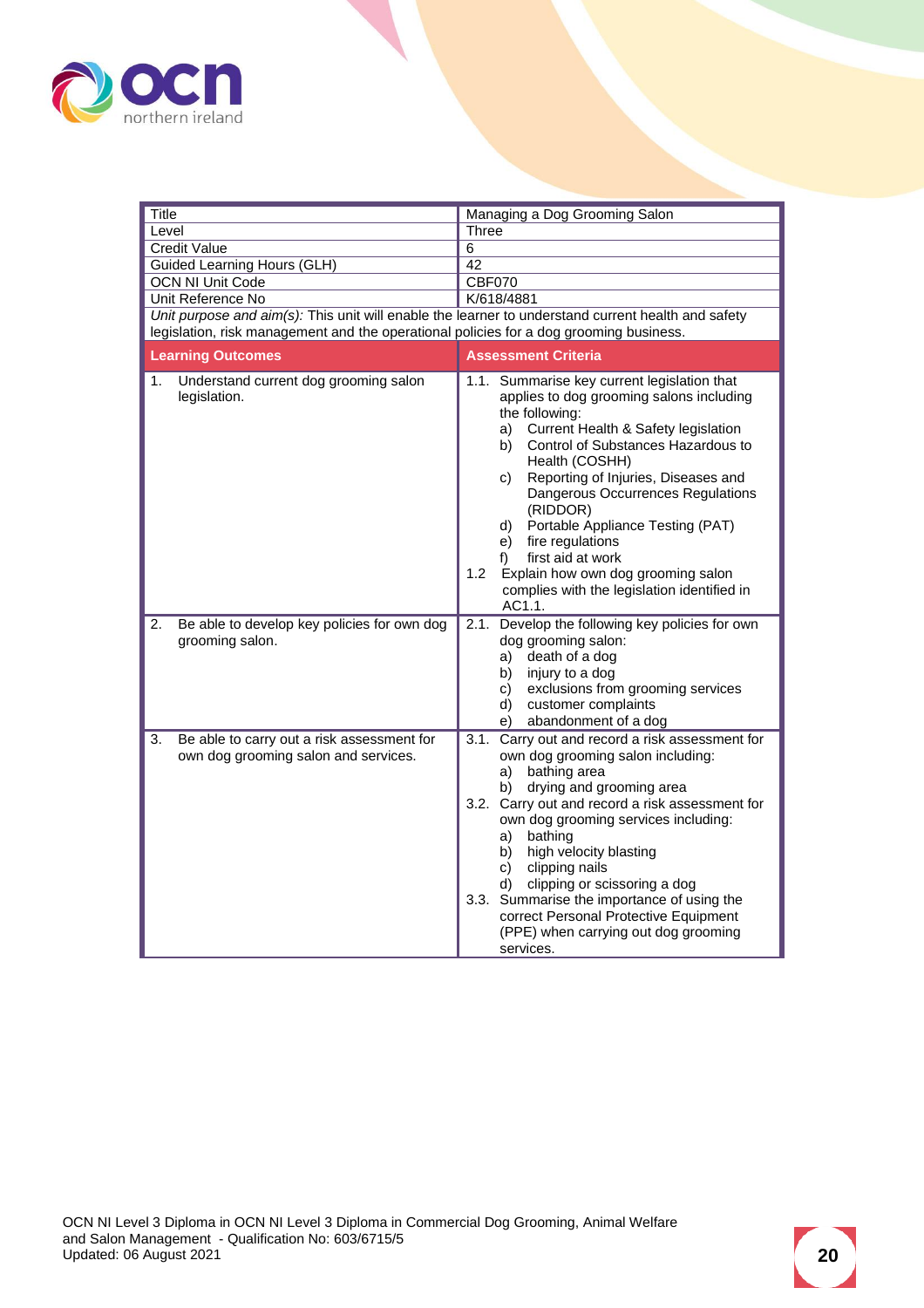

#### **Assessment Guidance**

| <b>Assessment Method</b>              | <b>Definition</b>                                                                                                                                                                                                                                 | <b>Possible Content</b>                                                                                        |
|---------------------------------------|---------------------------------------------------------------------------------------------------------------------------------------------------------------------------------------------------------------------------------------------------|----------------------------------------------------------------------------------------------------------------|
| Portfolio of evidence                 | A collection of documents<br>containing work undertaken<br>to be assessed as evidence<br>to meet required skills<br>outcomes<br>OR.<br>A collection of documents<br>containing work that shows<br>the learner's progression<br>through the course | Learner notes/written work<br>Learner log/diary<br>Peer notes<br>Record of observation<br>Record of discussion |
| Practical<br>demonstration/assignment | A practical demonstration of a<br>skill/situation selected by the<br>tutor or by learners, to enable<br>learners to practise and apply<br>skills and knowledge                                                                                    | Record of observation<br>Learner notes/written work<br>Learner log                                             |
| Coursework                            | Research or projects that<br>count towards a learner's<br>final outcome and<br>demonstrate the skills and/or<br>knowledge gained throughout<br>the course                                                                                         | Record of observation<br>Learner notes/written work<br>Tutor notes/record<br>Learner log/diary                 |
| Oral examination                      | An assessor poses questions<br>to the learner in spoken form.<br>The learner has to answer<br>the question in such a way as<br>to demonstrate sufficient<br>knowledge of the subject in<br>order to pass the exam                                 | Tutor notes / record<br>Audio/video record<br>Record of observation                                            |
| E-assessment                          | The use of information<br>technology to assess<br>learners' work                                                                                                                                                                                  | Electronic portfolio<br>E-tests                                                                                |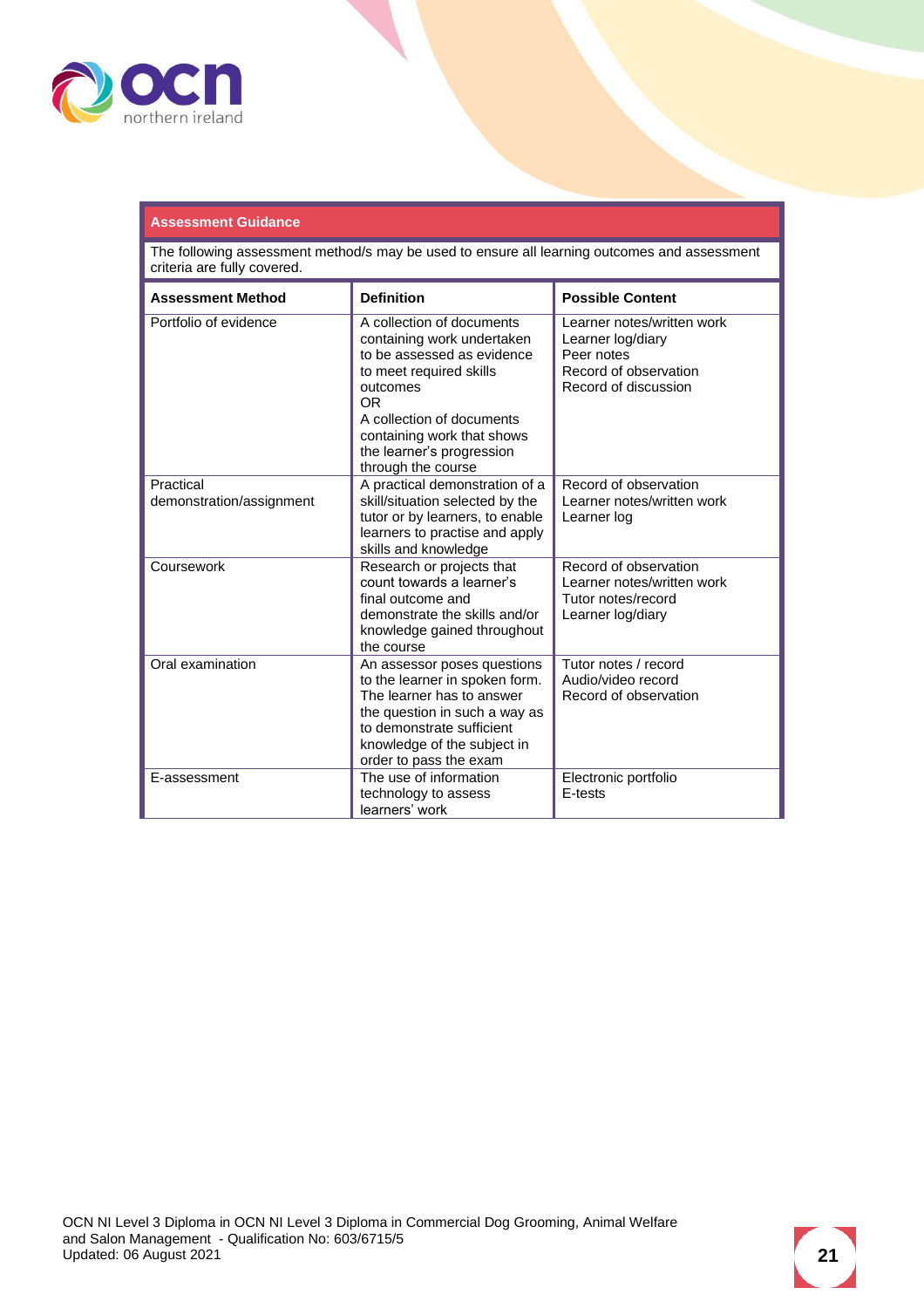

<span id="page-21-0"></span>

| Title                                                                                                             | First Aid for Pet Care Professionals                                                                    |  |  |
|-------------------------------------------------------------------------------------------------------------------|---------------------------------------------------------------------------------------------------------|--|--|
| Level                                                                                                             | <b>Three</b>                                                                                            |  |  |
| <b>Credit Value</b>                                                                                               | 3                                                                                                       |  |  |
| Guided Learning Hours (GLH)                                                                                       | 21                                                                                                      |  |  |
| <b>OCN NI Unit Code</b>                                                                                           | <b>CBF071</b>                                                                                           |  |  |
| Unit Reference No                                                                                                 | M/618/4882                                                                                              |  |  |
|                                                                                                                   | Unit purpose and aim(s): This unit will enable the learner to understand current legislation, including |  |  |
| the roles and responsibilities of a pet first aider, the learner will also carry out pet first aid<br>procedures. |                                                                                                         |  |  |
|                                                                                                                   |                                                                                                         |  |  |
| <b>Learning Outcomes</b>                                                                                          | <b>Assessment Criteria</b>                                                                              |  |  |
| Understand current legislation in relation to<br>1.<br>the role of a pet first aider.                             | 1.1. Summarise current legislation in relation to<br>the role of a pet first aider.                     |  |  |
| Understand the roles and responsibilities of<br>2.                                                                | 2.1. Explain the roles and responsibilities of a                                                        |  |  |
| a pet first aider.                                                                                                | pet first aider.                                                                                        |  |  |
| 3.<br>Understand the importance of carrying out a                                                                 | 3.1. Explain the importance of carrying out a                                                           |  |  |
| risk and scene assessment including how to<br>minimise risk before performing pet first aid.                      | risk and scene assessment before                                                                        |  |  |
|                                                                                                                   | performing pet first aid.<br>3.2. Explain pet first aider risks and how they                            |  |  |
|                                                                                                                   | may be minimised in each of the following                                                               |  |  |
|                                                                                                                   | situations:                                                                                             |  |  |
|                                                                                                                   | drowning<br>a)                                                                                          |  |  |
|                                                                                                                   | electrocution<br>b) –                                                                                   |  |  |
|                                                                                                                   | road traffic accident<br>C)                                                                             |  |  |
|                                                                                                                   | vomiting<br>d)                                                                                          |  |  |
|                                                                                                                   | bleeding<br>e).                                                                                         |  |  |
| Understand safe handling, restraint and<br>4.                                                                     | 4.1. Explain safe handling, restraint and                                                               |  |  |
| movement methods for injured pets.                                                                                | movement methods for each of the<br>following injuries on at least three different                      |  |  |
|                                                                                                                   | pets:                                                                                                   |  |  |
|                                                                                                                   | suspected fractured neck/back<br>a)                                                                     |  |  |
|                                                                                                                   | head injury<br>b)                                                                                       |  |  |
| 5.<br>Be able to apply the correct type of muzzles                                                                | 5.1. Demonstrate how to apply the correct type                                                          |  |  |
| on pets.                                                                                                          | of muzzle on the following pets:                                                                        |  |  |
|                                                                                                                   | mesocephalic dog<br>a)                                                                                  |  |  |
|                                                                                                                   | brachycephalic dog<br>b)                                                                                |  |  |
|                                                                                                                   | dolichocephalic dog<br>C)                                                                               |  |  |
|                                                                                                                   | d)<br>cat<br>5.2<br>Demonstrate how to apply an emergency                                               |  |  |
|                                                                                                                   | muzzle on a pet.                                                                                        |  |  |
| Be able to assess and demonstrate first aid<br>6.                                                                 | 6.1. Assess a given emergency situation                                                                 |  |  |
| procedures on a pet in a given emergency                                                                          | identifying the following:                                                                              |  |  |
| situation.                                                                                                        | a) is it life threatening?                                                                              |  |  |
|                                                                                                                   | does it require immediate attention?<br>b) -                                                            |  |  |
|                                                                                                                   | is it minor?<br>C)                                                                                      |  |  |
|                                                                                                                   | 6.2. Demonstrate a primary assessment on an                                                             |  |  |
|                                                                                                                   | injured pet including:                                                                                  |  |  |
|                                                                                                                   | checking airway<br>a) -<br>breathing<br>b)                                                              |  |  |
|                                                                                                                   | bleeding<br>c)                                                                                          |  |  |
|                                                                                                                   | circulation<br>d)                                                                                       |  |  |
|                                                                                                                   | 6.3. Demonstrate the following first aid                                                                |  |  |
|                                                                                                                   | procedures on a pet:                                                                                    |  |  |
|                                                                                                                   | Heimlich manoeuvre<br>a)                                                                                |  |  |
|                                                                                                                   | Cardiopulmonary Cerebral<br>b)                                                                          |  |  |
|                                                                                                                   | <b>Resuscitation (CPCR)</b>                                                                             |  |  |
|                                                                                                                   | bandaging<br>c)                                                                                         |  |  |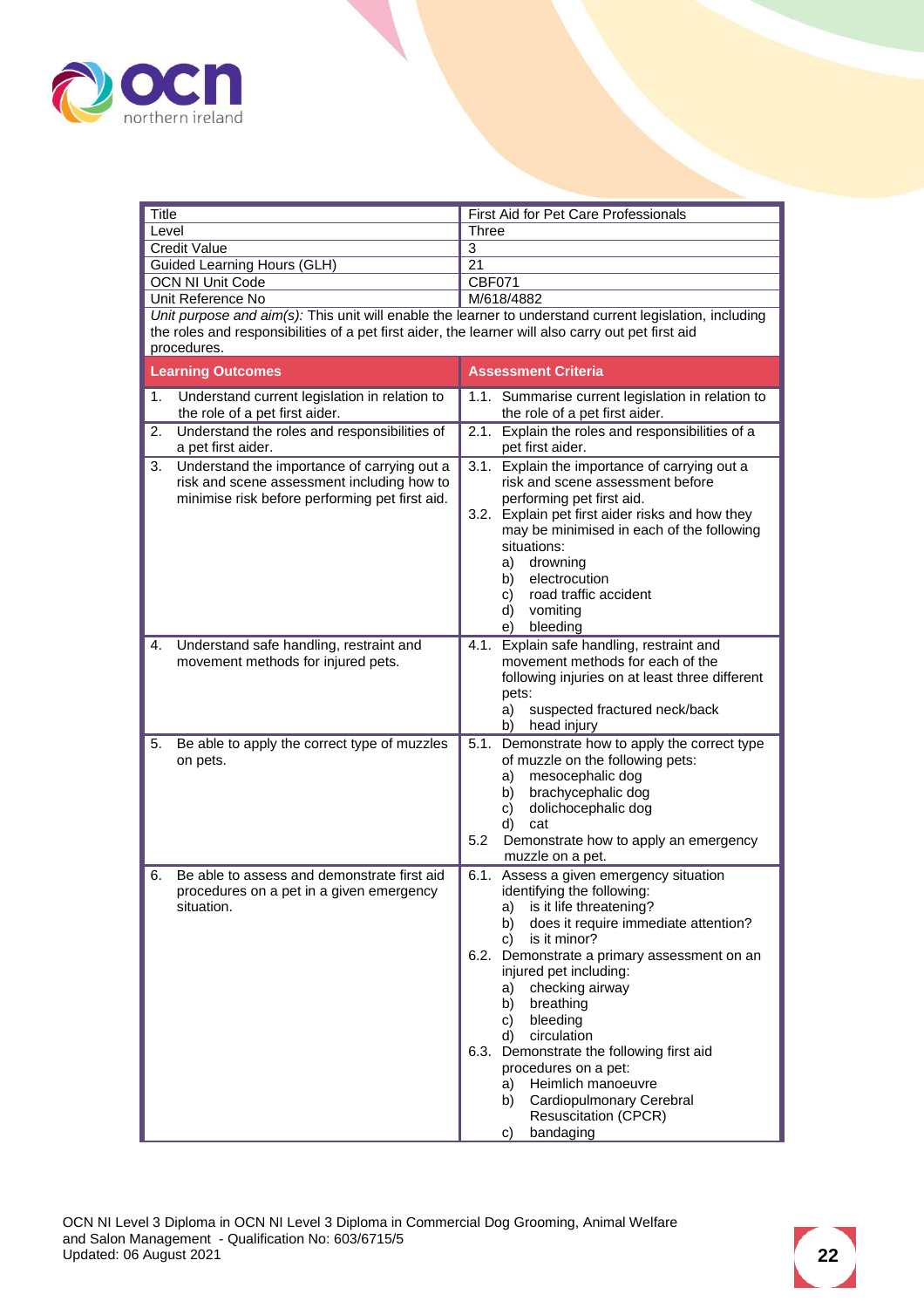

| 7.<br>Understand common first aid conditions,<br>associated signs and how they may be<br>treated.                           |                                                                                                                                                                                                                                                   | treated:<br>shock<br>a)<br>b)<br>burns<br>C)<br>d)<br>e)<br>f)<br>g)<br>h)<br>burns<br>i) | 7.1. Summarise the signs of the following first<br>aid conditions and how they may be<br>fits or convulsions<br>suspected facture<br>hypothermia<br>haemorrhaging<br>insect stings and bites<br>poisonous substances<br>bloating |
|-----------------------------------------------------------------------------------------------------------------------------|---------------------------------------------------------------------------------------------------------------------------------------------------------------------------------------------------------------------------------------------------|-------------------------------------------------------------------------------------------|----------------------------------------------------------------------------------------------------------------------------------------------------------------------------------------------------------------------------------|
| Be able to identify items contained within a<br>8.<br>pet first aid kit and the function of each.                           |                                                                                                                                                                                                                                                   |                                                                                           | 8.1. Explain the most important items contained<br>in a pet first aid kit and the function of each.                                                                                                                              |
| <b>Assessment Guidance</b>                                                                                                  |                                                                                                                                                                                                                                                   |                                                                                           |                                                                                                                                                                                                                                  |
| The following assessment method/s may be used to ensure all learning outcomes and assessment<br>criteria are fully covered. |                                                                                                                                                                                                                                                   |                                                                                           |                                                                                                                                                                                                                                  |
| <b>Assessment Method</b>                                                                                                    | <b>Definition</b>                                                                                                                                                                                                                                 |                                                                                           | <b>Possible Content</b>                                                                                                                                                                                                          |
| Portfolio of evidence                                                                                                       | A collection of documents<br>containing work undertaken<br>to be assessed as evidence<br>to meet required skills<br>outcomes<br>OR.<br>A collection of documents<br>containing work that shows<br>the learner's progression<br>through the course |                                                                                           | Learner notes/written work<br>Learner log/diary<br>Peer notes<br>Record of observation<br>Record of discussion                                                                                                                   |
| Practical<br>demonstration/assignment                                                                                       | A practical demonstration of<br>a skill/situation selected by<br>the tutor or by learners, to<br>enable learners to practise                                                                                                                      |                                                                                           | Record of observation<br>Learner notes/written work<br>Learner log                                                                                                                                                               |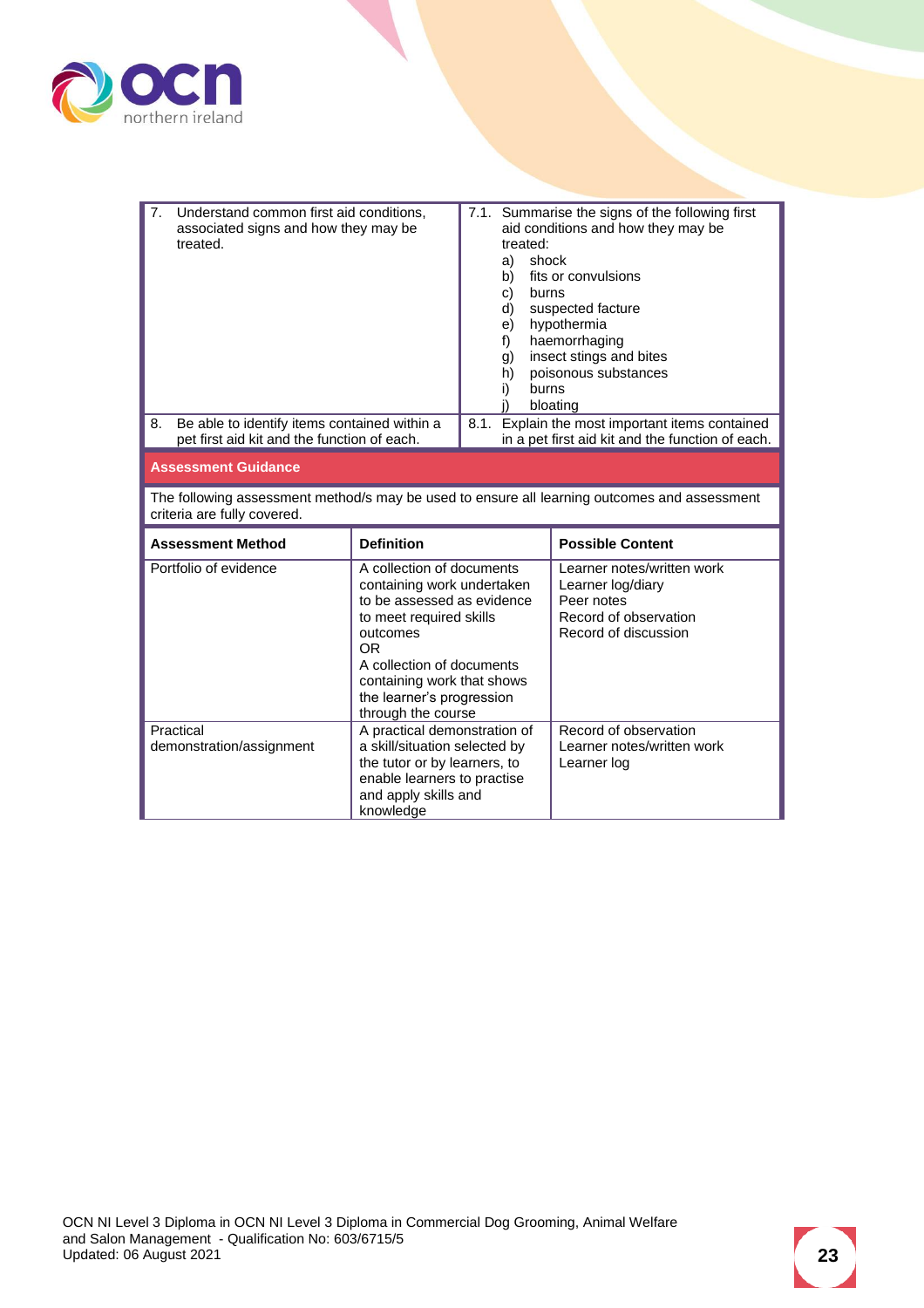

## <span id="page-23-0"></span>**Quality Assurance of Centre Performance**

#### <span id="page-23-1"></span>**External Verification**

All OCN NI recognised centres are subject to External Verification. External verification visits and monitoring activities will be conducted annually to confirm continued compliance with the conditions of recognition, review the centre's risk rating for the qualification and to assure OCN NI of the maintenance of the integrity of the qualification.

The External Verifier will review the delivery and assessment of this qualification. This will include the review of a sample of assessment evidence and evidence of the internal verification of assessment and assessment decisions. This will form the basis of the EV report and will inform OCN NI's annual assessment of centre compliance and risk. The External Verifier is appointed by OCN NI.

#### <span id="page-23-2"></span>**Standardisation**

As a process, standardisation is designed to ensure consistency and promote good practice in understanding and application of standards. Standardisation events:

- make qualified statements about the level of consistency in assessment across centres delivering a qualification
- make statements on the standard of evidence that is required to meet the assessment criteria for units in a qualification
- make recommendations on assessment practice
- produce advice and guidance for the assessment of units
- identify good practice in assessment and internal verification

Centres offering units of an OCN NI qualification must attend and contribute assessment materials and learner evidence for standardisation events if requested.

OCN NI will notify centres of the nature of sample evidence required for standardisation events (this will include assessment materials, learner evidence and relevant assessor and internal verifier documentation). OCN NI will make standardisation summary reports available and correspond directly with centres regarding event outcomes.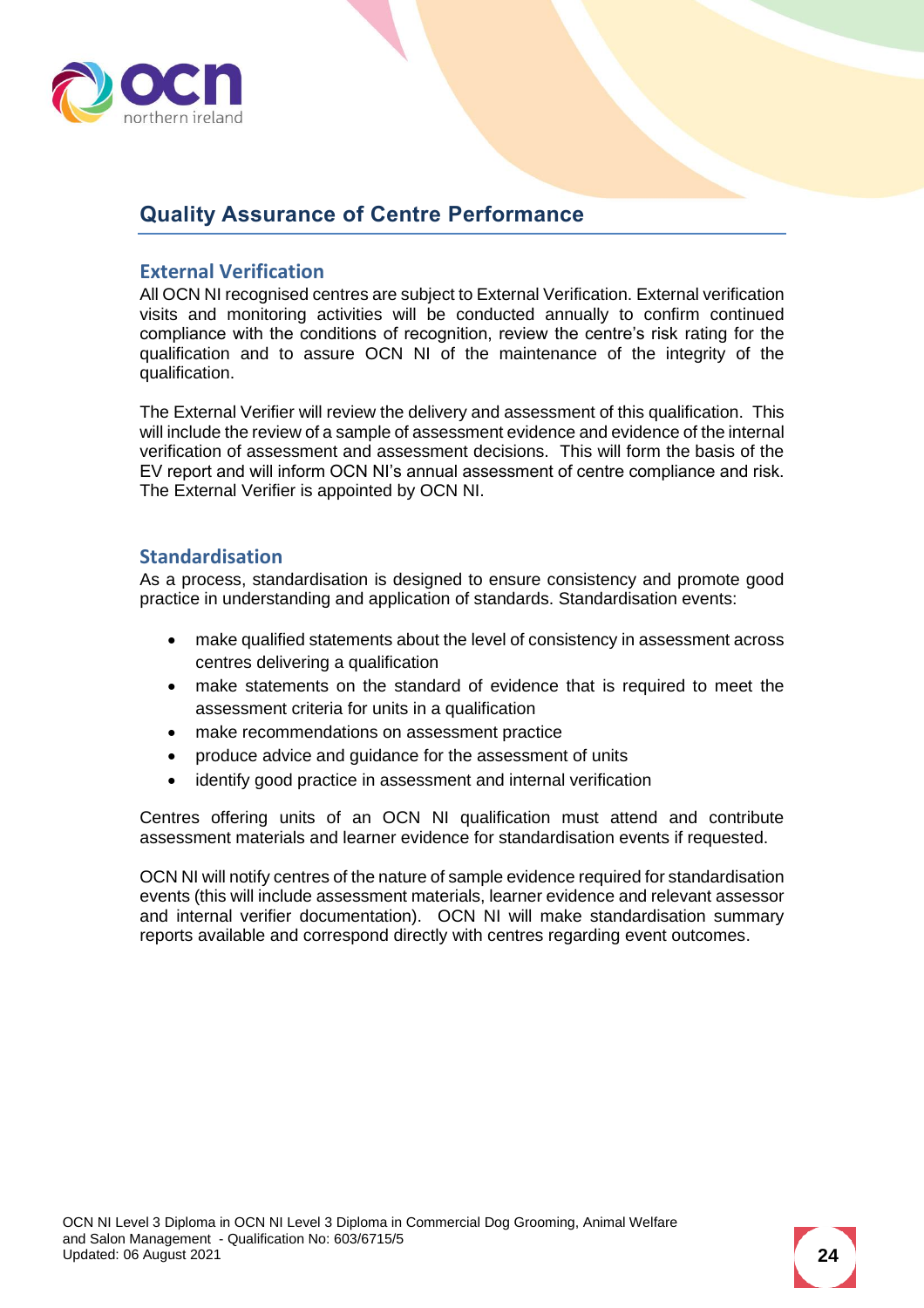

## <span id="page-24-0"></span>**Administration**

#### <span id="page-24-1"></span>**Registration**

A centre must register learners within 20 working days of commencement of this qualification.

#### <span id="page-24-2"></span>**Certification**

Certificates will be issued to centres within 20 working days of receipt of correctly completed results marksheets. It is the responsibility of the centre to ensure that certificates received from OCN NI are held securely and distributed to learners promptly and securely.

#### <span id="page-24-3"></span>**Charges**

OCN NI publishes all up to date qualification fees in its Fees and Invoicing Policy document. Further information can be found on the centre login area of the OCN NI website.

#### <span id="page-24-4"></span>**Equality, Fairness and Inclusion**

OCN NI has considered the requirements of equalities legislation in developing the specification for this qualification.

For further information and guidance relating to access to fair assessment and the OCN NI Reasonable Adjustments and Special Considerations policies, centres should refer to the OCN NI website.